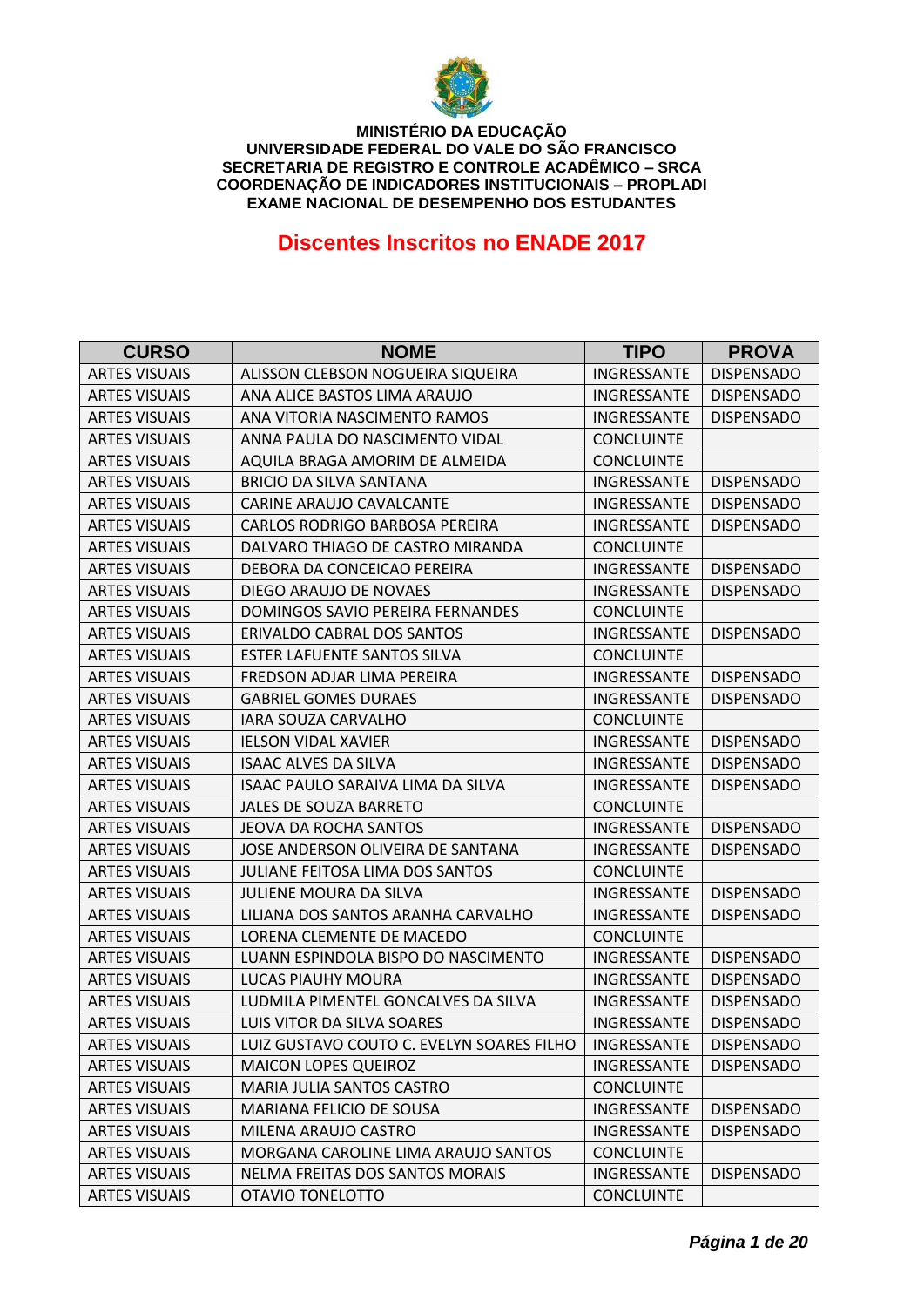

| <b>ARTES VISUAIS</b> | PAULO JOSE SILVA LOPES                   | <b>INGRESSANTE</b>       | <b>DISPENSADO</b> |
|----------------------|------------------------------------------|--------------------------|-------------------|
| <b>ARTES VISUAIS</b> | RAFAEL VINICIUS SILVA SANTOS             | <b>CONCLUINTE</b>        |                   |
| <b>ARTES VISUAIS</b> | RAFAELA LUCAS DOS SANTOS                 | <b>INGRESSANTE</b>       | <b>DISPENSADO</b> |
| <b>ARTES VISUAIS</b> | RENATA THEIZE DE MIRANDA LOPES           | INGRESSANTE              | <b>DISPENSADO</b> |
| <b>ARTES VISUAIS</b> | ROMARIO NONATO DA SILVA                  | INGRESSANTE              | <b>DISPENSADO</b> |
| <b>ARTES VISUAIS</b> | SANDRA CRISTINA CAVALCANTI REIS DA R. A. | <b>CONCLUINTE</b>        |                   |
| <b>ARTES VISUAIS</b> | SANDRIELE GEOVANA GOMES SANTANA          | INGRESSANTE              | <b>DISPENSADO</b> |
| <b>ARTES VISUAIS</b> | TACYLLA KALINE GOMES DE OLIVEIRA         | INGRESSANTE              | <b>DISPENSADO</b> |
| <b>ARTES VISUAIS</b> | TAMARA STEFANE AMARAL FEITOSA            | <b>INGRESSANTE</b>       | <b>DISPENSADO</b> |
| <b>ARTES VISUAIS</b> | VANESSA RAFAEL DAMASCENO                 | INGRESSANTE              | <b>DISPENSADO</b> |
| <b>ARTES VISUAIS</b> | VICTOR HUGO DE CARVALHO MENEZES          | INGRESSANTE              | <b>DISPENSADO</b> |
| <b>ARTES VISUAIS</b> | VITOR DA COSTA ROCHA                     | INGRESSANTE              | <b>DISPENSADO</b> |
| <b>ARTES VISUAIS</b> | <b>WELLINGTON JESUS OLIVEIRA</b>         | INGRESSANTE              | <b>DISPENSADO</b> |
| <b>ARTES VISUAIS</b> | WITALO DE SOUZA OLIVEIRA                 | <b>INGRESSANTE</b>       | <b>DISPENSADO</b> |
| <b>ARTES VISUAIS</b> | YANE RAFAELLA DE ANDRADE                 | <b>CONCLUINTE</b>        |                   |
| <b>ARTES VISUAIS</b> | ZULEIKA DA SILVA BEZERRA FERREIRA        | INGRESSANTE              | <b>DISPENSADO</b> |
| C.BIOLOGICAS         | ADRIEL TANILLO MARINHO ROSA              | INGRESSANTE              | <b>DISPENSADO</b> |
| C.BIOLOGICAS         | ALMIRA ROSA DE MENEZES NETA              | INGRESSANTE              | <b>DISPENSADO</b> |
| C.BIOLOGICAS         | ANA PAULA ALVES CARDOSO                  | INGRESSANTE              | <b>DISPENSADO</b> |
| C.BIOLOGICAS         | ANDREIA GOMES DE HOLANDA PEREIRA         | INGRESSANTE              | <b>DISPENSADO</b> |
| C.BIOLOGICAS         | ANDRESSA DINIZ SIMOES DE ALMEIDA         | <b>CONCLUINTE</b>        |                   |
| C.BIOLOGICAS         | ANE DE SOUZA NOVAES                      | INGRESSANTE              | <b>DISPENSADO</b> |
| C.BIOLOGICAS         | ANNA THAYLLA VENCESLAU FRANCA            | INGRESSANTE              | <b>DISPENSADO</b> |
| C.BIOLOGICAS         | APARECIDA JAYANE SAMPAIO MIRANDA         | <b>CONCLUINTE</b>        |                   |
| C.BIOLOGICAS         | AYALA MUTIM FERRO RODRIGUES              | <b>CONCLUINTE</b>        |                   |
| C.BIOLOGICAS         | <b>AYRTON THIAGO FREIRE BATISTA</b>      | INGRESSANTE              | <b>DISPENSADO</b> |
| C.BIOLOGICAS         | BARBARA CAROLINE TEIXEIRA CARVALHO       | <b>CONCLUINTE</b>        |                   |
| C.BIOLOGICAS         | BARBARA REGINA SILVA LIMA                | INGRESSANTE              | <b>DISPENSADO</b> |
| <b>C.BIOLOGICAS</b>  | BRUNA SA RODRIGUES DE SOUZA              | <b>CONCLUINTE</b>        |                   |
| <b>C.BIOLOGICAS</b>  | BRUNO ALEXANDRE BATISTA AGUIAR           | INGRESSANTE              | <b>DISPENSADO</b> |
| C.BIOLOGICAS         | <b>CAMILA SILVA DE LAVOR</b>             | INGRESSANTE              | <b>DISPENSADO</b> |
| C.BIOLOGICAS         | DAIRAN SANTOS FRANCA                     | <b>CONCLUINTE</b>        |                   |
| <b>C.BIOLOGICAS</b>  | DANIELI CRISTINA DA ROCHA E SILVA        | INGRESSANTE   DISPENSADO |                   |
| C.BIOLOGICAS         | DANILLO SALES ROSA                       | <b>CONCLUINTE</b>        |                   |
| C.BIOLOGICAS         | DANILO LOPES GUIMARAES DA SILVA          | INGRESSANTE              | <b>DISPENSADO</b> |
| C.BIOLOGICAS         | DEBORA ALINE DA SILVA LIMA               | <b>CONCLUINTE</b>        |                   |
| C.BIOLOGICAS         | DEBORA SANTOS BERNARDO                   | INGRESSANTE              | <b>DISPENSADO</b> |
| C.BIOLOGICAS         | DEISE DE SOUZA SILVA                     | INGRESSANTE              | <b>DISPENSADO</b> |
| C.BIOLOGICAS         | DENIS VINICIUS DE SOUZA ALVES            | INGRESSANTE              | <b>DISPENSADO</b> |
| C.BIOLOGICAS         | DONATHAN EDUARDO PEREIRA RODRIGUES       | INGRESSANTE              | <b>DISPENSADO</b> |
| C.BIOLOGICAS         | EDEN SILVA E SOUZA                       | <b>CONCLUINTE</b>        |                   |
| C.BIOLOGICAS         | ELANE SOUZA DOS SANTOS                   | <b>CONCLUINTE</b>        |                   |
| C.BIOLOGICAS         | ELSON CRUZ OLIVEIRA                      | INGRESSANTE              | <b>DISPENSADO</b> |
| C.BIOLOGICAS         | <b>EMILLY DE LIMA SILVA</b>              | INGRESSANTE              | <b>DISPENSADO</b> |
| C.BIOLOGICAS         | ERICA DA SILVA NASCIMENTO FREITAS        | <b>CONCLUINTE</b>        |                   |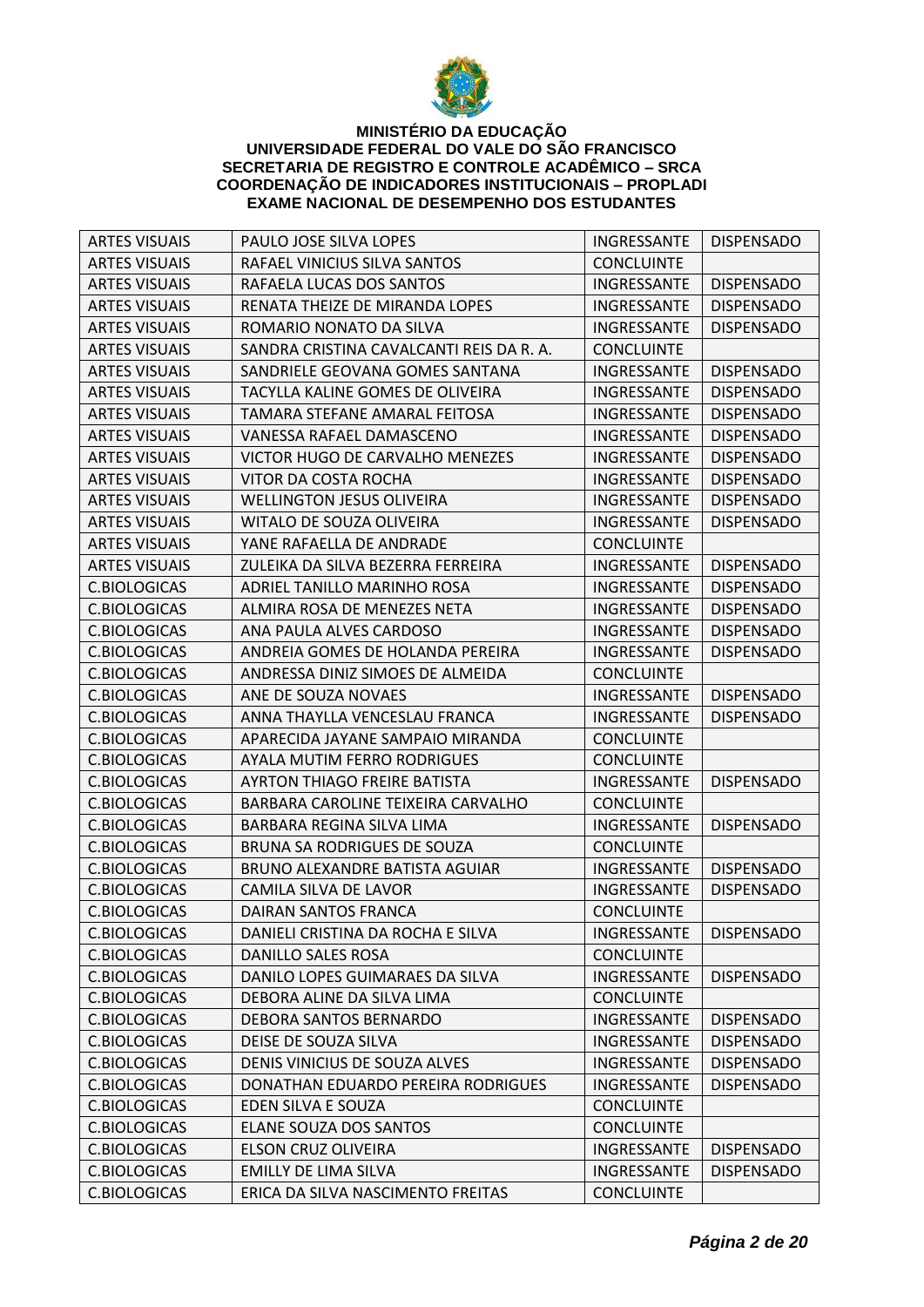

| C.BIOLOGICAS        | ERNANDE MATEUS DE SOUZA ANDRADE         | INGRESSANTE        | <b>DISPENSADO</b> |
|---------------------|-----------------------------------------|--------------------|-------------------|
| C.BIOLOGICAS        | <b>ESDRAS SANTOS MACEDO</b>             | INGRESSANTE        | <b>DISPENSADO</b> |
| C.BIOLOGICAS        | ESTEVAO MAGNUN PEREIRA E SILVA          | INGRESSANTE        | <b>DISPENSADO</b> |
| C.BIOLOGICAS        | FABRICIO DA SILVA GALVAO DO NASCIMENTO  | INGRESSANTE        | <b>DISPENSADO</b> |
| C.BIOLOGICAS        | FRANCIELDO DOS SANTOS QUEIROZ           | INGRESSANTE        | <b>DISPENSADO</b> |
| <b>C.BIOLOGICAS</b> | FRANCISCO IAGO DE ARAUJO                | INGRESSANTE        | <b>DISPENSADO</b> |
| <b>C.BIOLOGICAS</b> | <b>GABRIELA LETICIA DE SOUZA MATIAS</b> | INGRESSANTE        | <b>DISPENSADO</b> |
| C.BIOLOGICAS        | GABRYEL BERNARDO VIEIRA DE LIMA         | INGRESSANTE        | <b>DISPENSADO</b> |
| C.BIOLOGICAS        | <b>GEISA ALMEIDA DOS SANTOS</b>         | <b>INGRESSANTE</b> | <b>DISPENSADO</b> |
| <b>C.BIOLOGICAS</b> | <b>GIOVANIA GOMES DE SA</b>             | <b>CONCLUINTE</b>  |                   |
| C.BIOLOGICAS        | <b>GISLANIA DOS SANTOS ROCHA</b>        | INGRESSANTE        | <b>DISPENSADO</b> |
| <b>C.BIOLOGICAS</b> | <b>GLEIDSON FELIPE DA SILVA VIEIRA</b>  | INGRESSANTE        | <b>DISPENSADO</b> |
| C.BIOLOGICAS        | <b>HELOISA MENDES GONCALVES</b>         | INGRESSANTE        | <b>DISPENSADO</b> |
| C.BIOLOGICAS        | HERBESON OVIDIO DE JESUS MARTINS        | <b>CONCLUINTE</b>  |                   |
| C.BIOLOGICAS        | IANDRA ESTERFANY ALVES MACEDO           | <b>INGRESSANTE</b> | <b>DISPENSADO</b> |
| C.BIOLOGICAS        | <b>IASMIN DE SOUZA SILVA</b>            | INGRESSANTE        | <b>DISPENSADO</b> |
| C.BIOLOGICAS        | <b>ISABELA FERREIRA LEAO</b>            | INGRESSANTE        | <b>DISPENSADO</b> |
| <b>C.BIOLOGICAS</b> | <b>ISABELA RODRIGUES GOMES</b>          | INGRESSANTE        | <b>DISPENSADO</b> |
| C.BIOLOGICAS        | <b>ISAIAS GOMES HOLANDA</b>             | INGRESSANTE        | <b>DISPENSADO</b> |
| C.BIOLOGICAS        | JADILSON MARIANO DAMASCENO              | <b>CONCLUINTE</b>  |                   |
| <b>C.BIOLOGICAS</b> | <b>JAILTON RODRIGUES BARBOSA</b>        | INGRESSANTE        | <b>DISPENSADO</b> |
| C.BIOLOGICAS        | JARANNA THAIANE COELHO BARBOSA          | <b>CONCLUINTE</b>  |                   |
| C.BIOLOGICAS        | JARINA COELHO COTTING                   | <b>CONCLUINTE</b>  |                   |
| C.BIOLOGICAS        | JEAN MICHEL DO OURO CARVALHO BARBOZA    | <b>CONCLUINTE</b>  |                   |
| C.BIOLOGICAS        | JHONYD JHONATA DE OLIVEIRA MARMO        | INGRESSANTE        | <b>DISPENSADO</b> |
| C.BIOLOGICAS        | JOAO MODESTO NETO                       | INGRESSANTE        | <b>DISPENSADO</b> |
| C.BIOLOGICAS        | JOAO PEDRO MONTEIRO CARVALHO ALVES      | INGRESSANTE        | <b>DISPENSADO</b> |
| C.BIOLOGICAS        | JOHNNY MARCIO HENRIQUE DE LIMA          | INGRESSANTE        | <b>DISPENSADO</b> |
| C.BIOLOGICAS        | JONATHAS MORENO SILVA DE SOUZA          | INGRESSANTE        | <b>DISPENSADO</b> |
| C.BIOLOGICAS        | JOSELINA BARBOSA DA SILVA NETA          | INGRESSANTE        | <b>DISPENSADO</b> |
| <b>C.BIOLOGICAS</b> | KELLY AMANDA CARVALHO NASCIMENTO        | INGRESSANTE        | <b>DISPENSADO</b> |
| <b>C.BIOLOGICAS</b> | LAIRA LUANA DA COSTA SILVA              | INGRESSANTE        | <b>DISPENSADO</b> |
| <b>C.BIOLOGICAS</b> | LARA SABRINA DA SILVA FREIRE            | <b>CONCLUINTE</b>  |                   |
| C.BIOLOGICAS        | LARISSA BEZERRA SOARES MILHOMENS        | <b>CONCLUINTE</b>  |                   |
| C.BIOLOGICAS        | LAVINIA DE SOUZA DUARTE                 | INGRESSANTE        | <b>DISPENSADO</b> |
| C.BIOLOGICAS        | <b>LILIAN ARAUJO RODRIGUES</b>          | <b>CONCLUINTE</b>  |                   |
| <b>C.BIOLOGICAS</b> | LORENA VIANA DE ANDRADE                 | INGRESSANTE        | <b>DISPENSADO</b> |
| C.BIOLOGICAS        | <b>LUANA FERNANDES MATOS</b>            | INGRESSANTE        | <b>DISPENSADO</b> |
| C.BIOLOGICAS        | LUANA HERMOGENS NASCIMENTO DE SOUZA     | INGRESSANTE        | <b>DISPENSADO</b> |
| C.BIOLOGICAS        | LUANA SOUZA DE CENA                     | INGRESSANTE        | <b>DISPENSADO</b> |
| C.BIOLOGICAS        | LUCAS DE OLIVEIRA SANTANA               | INGRESSANTE        | <b>DISPENSADO</b> |
| C.BIOLOGICAS        | <b>LUCAS TOLENTINO SANTOS</b>           | INGRESSANTE        | <b>DISPENSADO</b> |
| C.BIOLOGICAS        | LUIZ GUSTAVO ALVES DA SILVA             | INGRESSANTE        | <b>DISPENSADO</b> |
| C.BIOLOGICAS        | <b>MARCIO TARCISO REIS SILVA</b>        | INGRESSANTE        | <b>DISPENSADO</b> |
| C.BIOLOGICAS        | MARIA JULIANA SANTOS DA SILVA           | INGRESSANTE        | <b>DISPENSADO</b> |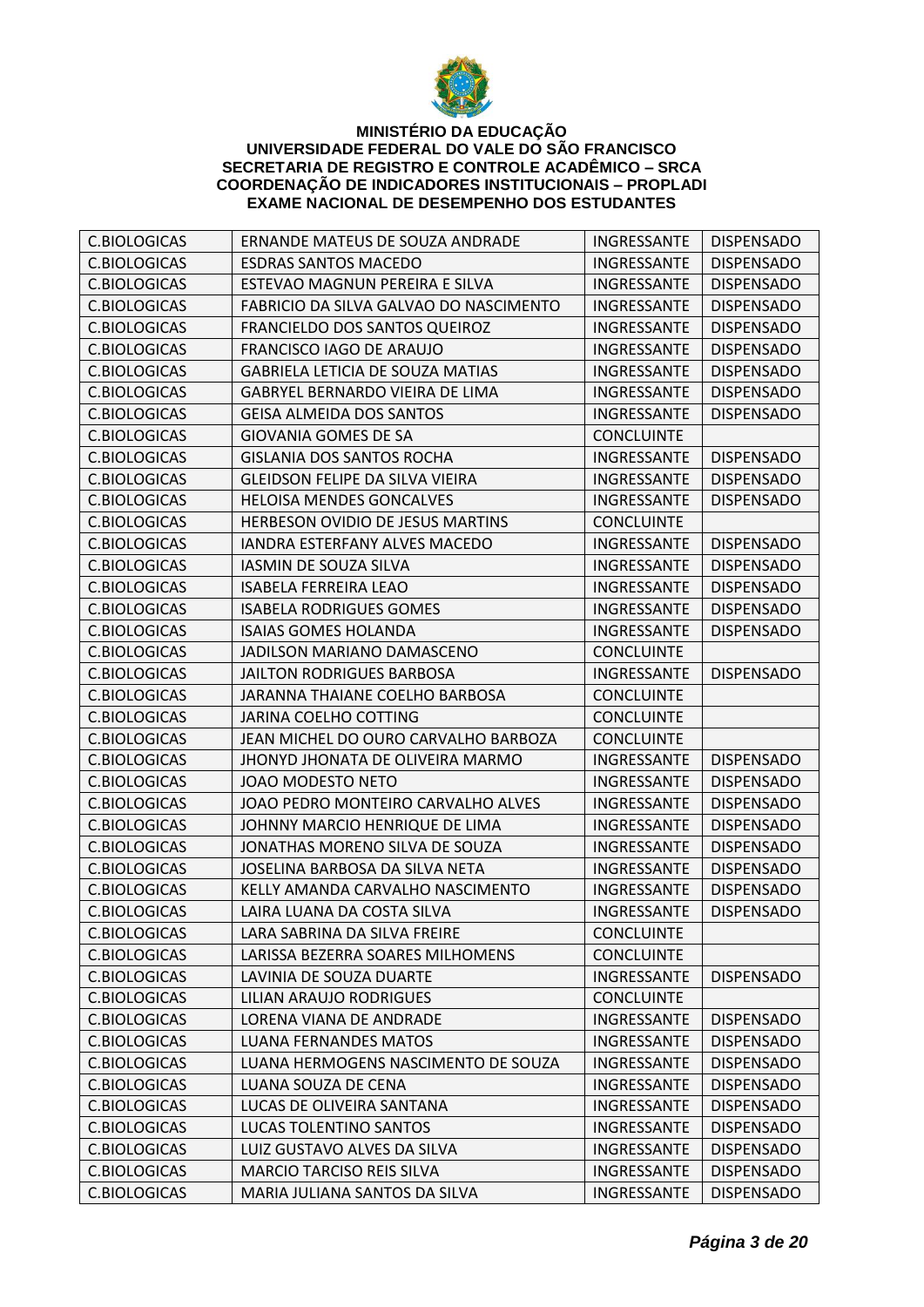

| <b>C.BIOLOGICAS</b> | <b>MARIANA CORREIA SANTOS</b>             | <b>CONCLUINTE</b>        |                   |
|---------------------|-------------------------------------------|--------------------------|-------------------|
| C.BIOLOGICAS        | <b>MARILIA CAVALCANTI TORRES</b>          | INGRESSANTE              | <b>DISPENSADO</b> |
| C.BIOLOGICAS        | <b>MATHEUS FONTELA BOMFIM</b>             | INGRESSANTE              | <b>DISPENSADO</b> |
| C.BIOLOGICAS        | MAYANE DA SILVA LIMA                      | INGRESSANTE              | <b>DISPENSADO</b> |
| C.BIOLOGICAS        | MICKEL RODRIGUES CAVALCANTI               | INGRESSANTE              | <b>DISPENSADO</b> |
| <b>C.BIOLOGICAS</b> | MONIQUE AYALA ARAUJO DA SILVA             | <b>CONCLUINTE</b>        |                   |
| C.BIOLOGICAS        | NADIA GABRIELA REIS LORENCO DE SALES      | INGRESSANTE              | <b>DISPENSADO</b> |
| C.BIOLOGICAS        | NATALIA BARBOSA NUNES                     | INGRESSANTE              | <b>DISPENSADO</b> |
| C.BIOLOGICAS        | NAYANE REGINA DAMASCENO SANTOS B.         | <b>INGRESSANTE</b>       | <b>DISPENSADO</b> |
| <b>C.BIOLOGICAS</b> | NICOLAS CESAR COSTA FREITAS DA SILVA      | INGRESSANTE              | <b>DISPENSADO</b> |
| <b>C.BIOLOGICAS</b> | PALOMA JORDANIA SILVA RIBEIRO             | INGRESSANTE              | <b>DISPENSADO</b> |
| C.BIOLOGICAS        | PEDRO HENRIQUE SOBREIRA BACELAR           | <b>INGRESSANTE</b>       | <b>DISPENSADO</b> |
| C.BIOLOGICAS        | RAISA MARIA SOUZA ROSAS                   | <b>CONCLUINTE</b>        |                   |
| C.BIOLOGICAS        | RANIELTON DE MACEDO MORAES                | INGRESSANTE              | <b>DISPENSADO</b> |
| C.BIOLOGICAS        | RAYSSA DA ROCHA BARBOSA                   | <b>INGRESSANTE</b>       | <b>DISPENSADO</b> |
| C.BIOLOGICAS        | RENATA MIRELE DOS SANTOS PEREIRA COSTA    | INGRESSANTE              | <b>DISPENSADO</b> |
| C.BIOLOGICAS        | RIANI ANANDA NUNES SOARES                 | <b>CONCLUINTE</b>        |                   |
| C.BIOLOGICAS        | RUANA RAVELANE SANDES SOUZA               | <b>CONCLUINTE</b>        |                   |
| C.BIOLOGICAS        | SARA JEIELI MOREIRA MORAES                | INGRESSANTE              | <b>DISPENSADO</b> |
| <b>C.BIOLOGICAS</b> | SARA LETICIA BARBOSA RODRIGUES DOS S.     | INGRESSANTE              | <b>DISPENSADO</b> |
| <b>C.BIOLOGICAS</b> | SARAH REJANE DOS SANTOS                   | INGRESSANTE              | <b>DISPENSADO</b> |
| C.BIOLOGICAS        | STEPHANY VITORIA LIMA COSTA               | INGRESSANTE              | <b>DISPENSADO</b> |
| C.BIOLOGICAS        | TAINA MIRELI GALVAO PEREIRA               | INGRESSANTE              | <b>DISPENSADO</b> |
| C.BIOLOGICAS        | TAINARA DA SILVA GRANJA                   | INGRESSANTE              | <b>DISPENSADO</b> |
| C.BIOLOGICAS        | THAIS PEREIRA DOS SANTOS                  | INGRESSANTE              | <b>DISPENSADO</b> |
| C.BIOLOGICAS        | THIELLI ROBERTA SOUSA ALVES               | INGRESSANTE              | <b>DISPENSADO</b> |
| C.BIOLOGICAS        | VALMIR LOURENCO DA SILVA JUNIOR           | INGRESSANTE              | <b>DISPENSADO</b> |
| C.BIOLOGICAS        | <b>VERONICA DE CASTRO LEAL</b>            | <b>CONCLUINTE</b>        |                   |
| C.BIOLOGICAS        | VITORIA TAVARES ANDRADE BARRETO           | INGRESSANTE              | <b>DISPENSADO</b> |
| C.BIOLOGICAS        | <b>WANDERLY DOS SANTOS FERREIRA ALVES</b> | <b>CONCLUINTE</b>        |                   |
| C. SOCIAIS - BAC    | ALEXSANDRO DE ARAUJO RAMOS                | <b>CONCLUINTE</b>        |                   |
| C. SOCIAIS - BAC    | ANA PAULA FERREIRA LIMA LINO              | INGRESSANTE              | <b>DISPENSADO</b> |
| C. SOCIAIS - BAC    | BRUNO MATHEUS DE OLIVEIRA LIMA            | INGRESSANTE   DISPENSADO |                   |
| C. SOCIAIS - BAC    | CARLA GABRIELLA CARDOSO BASTOS            | <b>CONCLUINTE</b>        |                   |
| C. SOCIAIS - BAC    | <b>CLAUDIO SANTOS DE LUNA BRITTO</b>      | INGRESSANTE              | <b>DISPENSADO</b> |
| C. SOCIAIS - BAC    | <b>CLEBER SILVA DE OLIVEIRA</b>           | INGRESSANTE              | <b>DISPENSADO</b> |
| C. SOCIAIS - BAC    | DANIELA SILVA RIBEIRO MATOS               | <b>CONCLUINTE</b>        |                   |
| C. SOCIAIS - BAC    | EDSON BRUNO DE SOUZA COELHO               | INGRESSANTE              | <b>DISPENSADO</b> |
| C. SOCIAIS - BAC    | ELAINE CRISTINA FERREIRA DOS SANTOS       | <b>CONCLUINTE</b>        |                   |
| C. SOCIAIS - BAC    | <b>ELISIO LELES COSTA</b>                 | <b>CONCLUINTE</b>        |                   |
| C. SOCIAIS - BAC    | ELVIS TARLES AMARAL GOMES ROCHA           | INGRESSANTE              | <b>DISPENSADO</b> |
| C. SOCIAIS - BAC    | ERALDO RAFAEL DA SILVA JUNIOR             | INGRESSANTE              | <b>DISPENSADO</b> |
| C. SOCIAIS - BAC    | ERENILSON BARBOSA DA SILVA                | <b>CONCLUINTE</b>        |                   |
| C. SOCIAIS - BAC    | ERIKA MENDES SCHADE                       | <b>CONCLUINTE</b>        |                   |
| C. SOCIAIS - BAC    | FABIO LEONARD CHAGAS SILVA                | <b>CONCLUINTE</b>        |                   |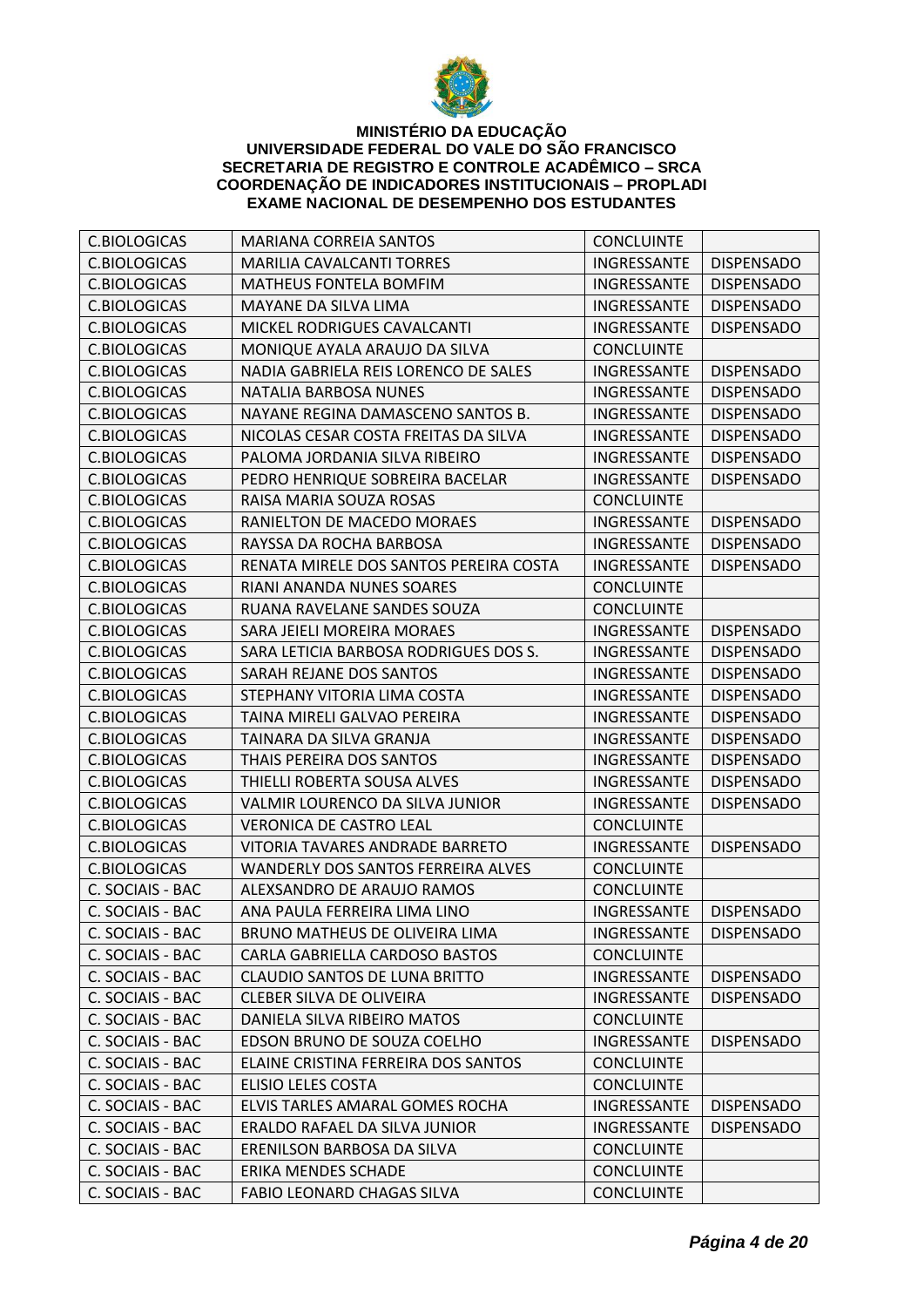

| C. SOCIAIS - BAC | <b>FRANCISCO JOSE ALVES</b>              | INGRESSANTE       | <b>DISPENSADO</b> |
|------------------|------------------------------------------|-------------------|-------------------|
| C. SOCIAIS - BAC | FRANCIVELTON ATILA DOS SANTOS QUEIROZ    | INGRESSANTE       | <b>DISPENSADO</b> |
| C. SOCIAIS - BAC | <b>GILBERTO DOS SANTOS SANTANA</b>       | <b>CONCLUINTE</b> |                   |
| C. SOCIAIS - BAC | <b>GLENDA RODRIGUES DA SILVA</b>         | INGRESSANTE       | <b>DISPENSADO</b> |
| C. SOCIAIS - BAC | <b>GUILHERME SANTOS OLIVEIRA</b>         | INGRESSANTE       | <b>DISPENSADO</b> |
| C. SOCIAIS - BAC | <b>GUSTAVO ARAUJO DE SOUZA</b>           | INGRESSANTE       | <b>DISPENSADO</b> |
| C. SOCIAIS - BAC | <b>HELOISY TINEL SILVA</b>               | INGRESSANTE       | <b>DISPENSADO</b> |
| C. SOCIAIS - BAC | IASMIM GEOVANA DE SOUZA RAMOS PRIMO      | INGRESSANTE       | <b>DISPENSADO</b> |
| C. SOCIAIS - BAC | <b>IGOR DOS SANTOS ROCHA</b>             | INGRESSANTE       | <b>DISPENSADO</b> |
| C. SOCIAIS - BAC | <b>IVANA NUNES DA SILVA</b>              | INGRESSANTE       | <b>DISPENSADO</b> |
| C. SOCIAIS - BAC | JANIS RILARY BORGES XAVIER DE GOUVEIA    | <b>CONCLUINTE</b> |                   |
| C. SOCIAIS - BAC | JAQUELINE DA SILVA FERREIRA              | INGRESSANTE       | <b>DISPENSADO</b> |
| C. SOCIAIS - BAC | JEFFERSON HENRIQUE BEZERRA DE SOUSA      | <b>CONCLUINTE</b> |                   |
| C. SOCIAIS - BAC | <b>JESSICA NASCIMENTO LIMA</b>           | INGRESSANTE       | <b>DISPENSADO</b> |
| C. SOCIAIS - BAC | JOAO JOSE MATIAS NETO                    | INGRESSANTE       | <b>DISPENSADO</b> |
| C. SOCIAIS - BAC | JONAS RAMALHO DA SILVA                   | INGRESSANTE       | <b>DISPENSADO</b> |
| C. SOCIAIS - BAC | JONILSON JOSE DO NASCIMENTO              | INGRESSANTE       | <b>DISPENSADO</b> |
| C. SOCIAIS - BAC | JOSE FERNANDES DA COSTA NETO             | INGRESSANTE       | <b>DISPENSADO</b> |
| C. SOCIAIS - BAC | <b>JOSE RICARDO DA SILVA</b>             | <b>CONCLUINTE</b> |                   |
| C. SOCIAIS - BAC | JULIA ASSUNCAO OLIVEIRA LIRA             | INGRESSANTE       | <b>DISPENSADO</b> |
| C. SOCIAIS - BAC | <b>JUSCELINO RIBEIRO DA SILVA</b>        | <b>CONCLUINTE</b> |                   |
| C. SOCIAIS - BAC | LAIS EMANUELE FREITAS DE MORAIS          | <b>CONCLUINTE</b> |                   |
| C. SOCIAIS - BAC | LEILAINE FONSECA RIBEIRO                 | <b>CONCLUINTE</b> |                   |
| C. SOCIAIS - BAC | LOUISE TAVARES OLIVEIRA DO NASCIMENTO    | <b>CONCLUINTE</b> |                   |
| C. SOCIAIS - BAC | LUAN FONSECA DE OLIVEIRA                 | INGRESSANTE       | <b>DISPENSADO</b> |
| C. SOCIAIS - BAC | LUANA BRANDT FERNANDES SANTOS            | INGRESSANTE       | <b>DISPENSADO</b> |
| C. SOCIAIS - BAC | LUANDERSON CALDAS DOS SANTOS             | INGRESSANTE       | <b>DISPENSADO</b> |
| C. SOCIAIS - BAC | LUCIANA NUNES DA SILVA                   | <b>CONCLUINTE</b> |                   |
| C. SOCIAIS - BAC | LUIZ HENRIQUE DA SILVA SANTOS OLIVEIRA   | INGRESSANTE       | <b>DISPENSADO</b> |
| C. SOCIAIS - BAC | LUIZ HENRIQUE LOPES RAMOS                | INGRESSANTE       | <b>DISPENSADO</b> |
| C. SOCIAIS - BAC | MARCIA FERNANDA DE SOUZA OLIVEIRA DOS S. | INGRESSANTE       | <b>DISPENSADO</b> |
| C. SOCIAIS - BAC | MARIA SUELY SALES DO NASCIMENTO          | INGRESSANTE       | <b>DISPENSADO</b> |
| C. SOCIAIS - BAC | <b>MATEUS SANTOS BORGES</b>              | INGRESSANTE       | <b>DISPENSADO</b> |
| C. SOCIAIS - BAC | MAURICIO ROSENDO LEANDRO DOS SANTOS      | INGRESSANTE       | <b>DISPENSADO</b> |
| C. SOCIAIS - BAC | MIRELA DA SILVA SOUZA                    | INGRESSANTE       | <b>DISPENSADO</b> |
| C. SOCIAIS - BAC | MIRELY QUIXABA DOS SANTOS                | INGRESSANTE       | <b>DISPENSADO</b> |
| C. SOCIAIS - BAC | <b>NANCY ALVES DOS SANTOS</b>            | <b>CONCLUINTE</b> |                   |
| C. SOCIAIS - BAC | PAULO SERGIO DOS SANTOS OLIVEIRA         | <b>CONCLUINTE</b> |                   |
| C. SOCIAIS - BAC | PEDRO RENAN SARAIVA BEZERRA              | INGRESSANTE       | <b>DISPENSADO</b> |
| C. SOCIAIS - BAC | RAFAEL DA SILVA ALVES                    | INGRESSANTE       | <b>DISPENSADO</b> |
| C. SOCIAIS - BAC | RAISSA MINELLE BRANDAO COSTA             | <b>CONCLUINTE</b> |                   |
| C. SOCIAIS - BAC | RENATA SANTOS DE VASCONCELOS PENANTE     | INGRESSANTE       | <b>DISPENSADO</b> |
| C. SOCIAIS - BAC | ROBISNAYARA NUNES BARBOSA                | <b>CONCLUINTE</b> |                   |
| C. SOCIAIS - BAC | ROSIANE TRABUCO DE OLIVEIRA              | <b>CONCLUINTE</b> |                   |
| C. SOCIAIS - BAC | SABRINA MARIA GONCALVES LUZ BARROS B.    | INGRESSANTE       | <b>DISPENSADO</b> |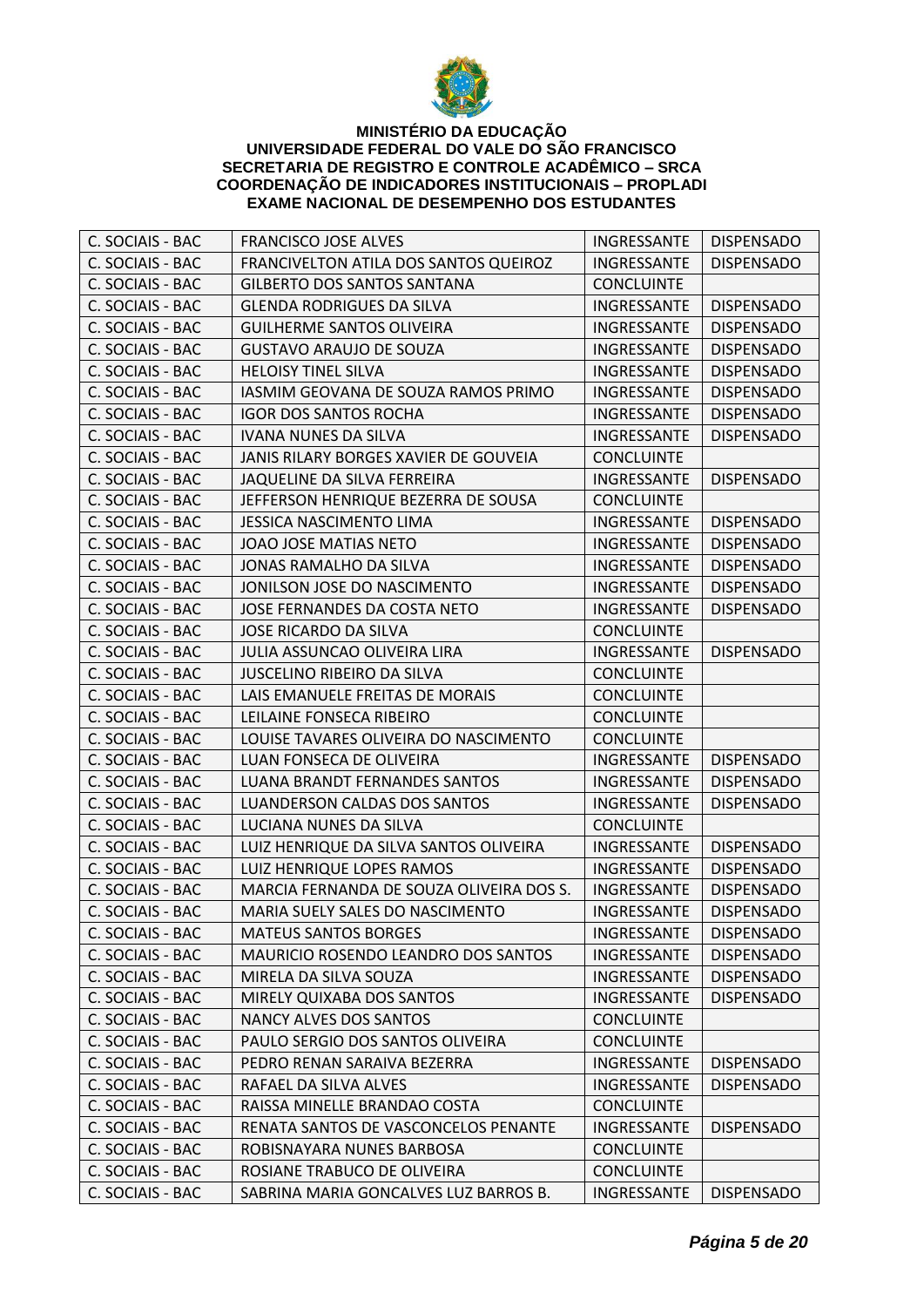

| C. SOCIAIS - BAC | <b>WASHINGTON LUIZ SANTOS AZEVEDO</b>      | INGRESSANTE              | <b>DISPENSADO</b> |
|------------------|--------------------------------------------|--------------------------|-------------------|
| C. SOCIAIS - LIC | <b>ADO TORRES BISPO</b>                    | INGRESSANTE              | <b>DISPENSADO</b> |
| C. SOCIAIS - LIC | ANA LUIZA SOUZA JESUS                      | <b>INGRESSANTE</b>       | <b>DISPENSADO</b> |
| C. SOCIAIS - LIC | ANA MERCIA OLIVEIRA LOPES                  | INGRESSANTE              | <b>DISPENSADO</b> |
| C. SOCIAIS - LIC | ANANDA DIAS DA MOTA SANTOS                 | <b>CONCLUINTE</b>        |                   |
| C. SOCIAIS - LIC | ANDRESSA GONCALVES SANTOS                  | <b>INGRESSANTE</b>       | <b>DISPENSADO</b> |
| C. SOCIAIS - LIC | ANTONIO JOAQUIM MARTINS SILVA DE O. C. L.  | <b>CONCLUINTE</b>        |                   |
| C. SOCIAIS - LIC | ARIANNI ARAUJO DA SILVA                    | <b>CONCLUINTE</b>        |                   |
| C. SOCIAIS - LIC | ARYELE REBECA SOUZA PEREIRA                | INGRESSANTE              | <b>DISPENSADO</b> |
| C. SOCIAIS - LIC | BRENDA LORRAINE DA SILVA TORRES            | INGRESSANTE              | <b>DISPENSADO</b> |
| C. SOCIAIS - LIC | CAMILA SILVA PALMEIRA DOS SANTOS           | INGRESSANTE              | <b>DISPENSADO</b> |
| C. SOCIAIS - LIC | CINTHIA DE ANDRADE PINTO                   | <b>CONCLUINTE</b>        |                   |
| C. SOCIAIS - LIC | DANILO DE JESUS FRANCA                     | INGRESSANTE              | <b>DISPENSADO</b> |
| C. SOCIAIS - LIC | DEBORA CAVALCANTE ROCHA                    | INGRESSANTE              | <b>DISPENSADO</b> |
| C. SOCIAIS - LIC | <b>DOUGLAS RODRIGUES MAGALHAES</b>         | INGRESSANTE              | <b>DISPENSADO</b> |
| C. SOCIAIS - LIC | ELIJALMA AUGUSTO BESERRA                   | <b>CONCLUINTE</b>        |                   |
| C. SOCIAIS - LIC | EVERTON ANTONIO SILVA CASTRO               | <b>CONCLUINTE</b>        |                   |
| C. SOCIAIS - LIC | <b>FABRICIA TORRES DE CARVALHO</b>         | <b>CONCLUINTE</b>        |                   |
| C. SOCIAIS - LIC | FAGNER FRANKI GONCALVES PEREIRA            | <b>CONCLUINTE</b>        |                   |
| C. SOCIAIS - LIC | FERNANDA DA SILVA BORGES                   | INGRESSANTE              | <b>DISPENSADO</b> |
| C. SOCIAIS - LIC | FERNANDA DIAS BARRETO                      | <b>CONCLUINTE</b>        |                   |
| C. SOCIAIS - LIC | FRANCISCO DE ASSIS RIBEIRO DE SOUZA JUNIOR | <b>CONCLUINTE</b>        |                   |
| C. SOCIAIS - LIC | <b>GABRIEL DA SILVA COSTA</b>              | INGRESSANTE              | <b>DISPENSADO</b> |
| C. SOCIAIS - LIC | GERALDINA CHAYENE DOS SANTOS LIMA          | INGRESSANTE              | <b>DISPENSADO</b> |
| C. SOCIAIS - LIC | GILVAN PEREIRA DA PAIXAO FILHO             | INGRESSANTE              | <b>DISPENSADO</b> |
| C. SOCIAIS - LIC | <b>GUILHERME ERNESTO DE ANDRADE NETO</b>   | <b>CONCLUINTE</b>        |                   |
| C. SOCIAIS - LIC | HAILTON MENDES DOS SANTOS JUNIOR           | <b>CONCLUINTE</b>        |                   |
| C. SOCIAIS - LIC | <b>IGOR YUITI NEMOTO LEITE</b>             | INGRESSANTE              | <b>DISPENSADO</b> |
| C. SOCIAIS - LIC | <b>INGRID SANTOS DE ARAUJO</b>             | <b>CONCLUINTE</b>        |                   |
| C. SOCIAIS - LIC | IVANA CLAUDIA VIEIRA DE BRITTO             | <b>CONCLUINTE</b>        |                   |
| C. SOCIAIS - LIC | <b>JOAO GILBERTO GUIMARAES SOBRINHO</b>    | INGRESSANTE              | <b>DISPENSADO</b> |
| C. SOCIAIS - LIC | JOSE MACENO DA SILVA                       | INGRESSANTE              | <b>DISPENSADO</b> |
| C. SOCIAIS - LIC | JOSUE FERREIRA LIMA                        | INGRESSANTE   DISPENSADO |                   |
| C. SOCIAIS - LIC | <b>JOSUE RODRIGUES SOBREIRA</b>            | INGRESSANTE              | <b>DISPENSADO</b> |
| C. SOCIAIS - LIC | JUZILEIDE CARVALHO DO NASCIMENTO           | INGRESSANTE              | <b>DISPENSADO</b> |
| C. SOCIAIS - LIC | KEYTTE EMANUELLA DA SILVA BERNARDO         | <b>CONCLUINTE</b>        |                   |
| C. SOCIAIS - LIC | LAIANE DOS SANTOS AMORIM                   | INGRESSANTE              | <b>DISPENSADO</b> |
| C. SOCIAIS - LIC | LAYSCE COSTA FERNANDES                     | <b>CONCLUINTE</b>        |                   |
| C. SOCIAIS - LIC | LENIVALDO JERICO BEZERRA                   | INGRESSANTE              | <b>DISPENSADO</b> |
| C. SOCIAIS - LIC | LEONARDO SILVESTRE DE CARVALHO             | INGRESSANTE              | <b>DISPENSADO</b> |
| C. SOCIAIS - LIC | LURIA DE OLIVEIRA                          | INGRESSANTE              | <b>DISPENSADO</b> |
| C. SOCIAIS - LIC | <b>MARCELO RODRIGUES MOTA BORGES</b>       | INGRESSANTE              | <b>DISPENSADO</b> |
| C. SOCIAIS - LIC | <b>MARIA GABRIELA MENDES BASTOS</b>        | INGRESSANTE              | <b>DISPENSADO</b> |
| C. SOCIAIS - LIC | MARIA MILENE DAMASCENO                     | INGRESSANTE              | <b>DISPENSADO</b> |
| C. SOCIAIS - LIC | MARILANNE MACYLLA DE SOUZA PEREIRA         | INGRESSANTE              | <b>DISPENSADO</b> |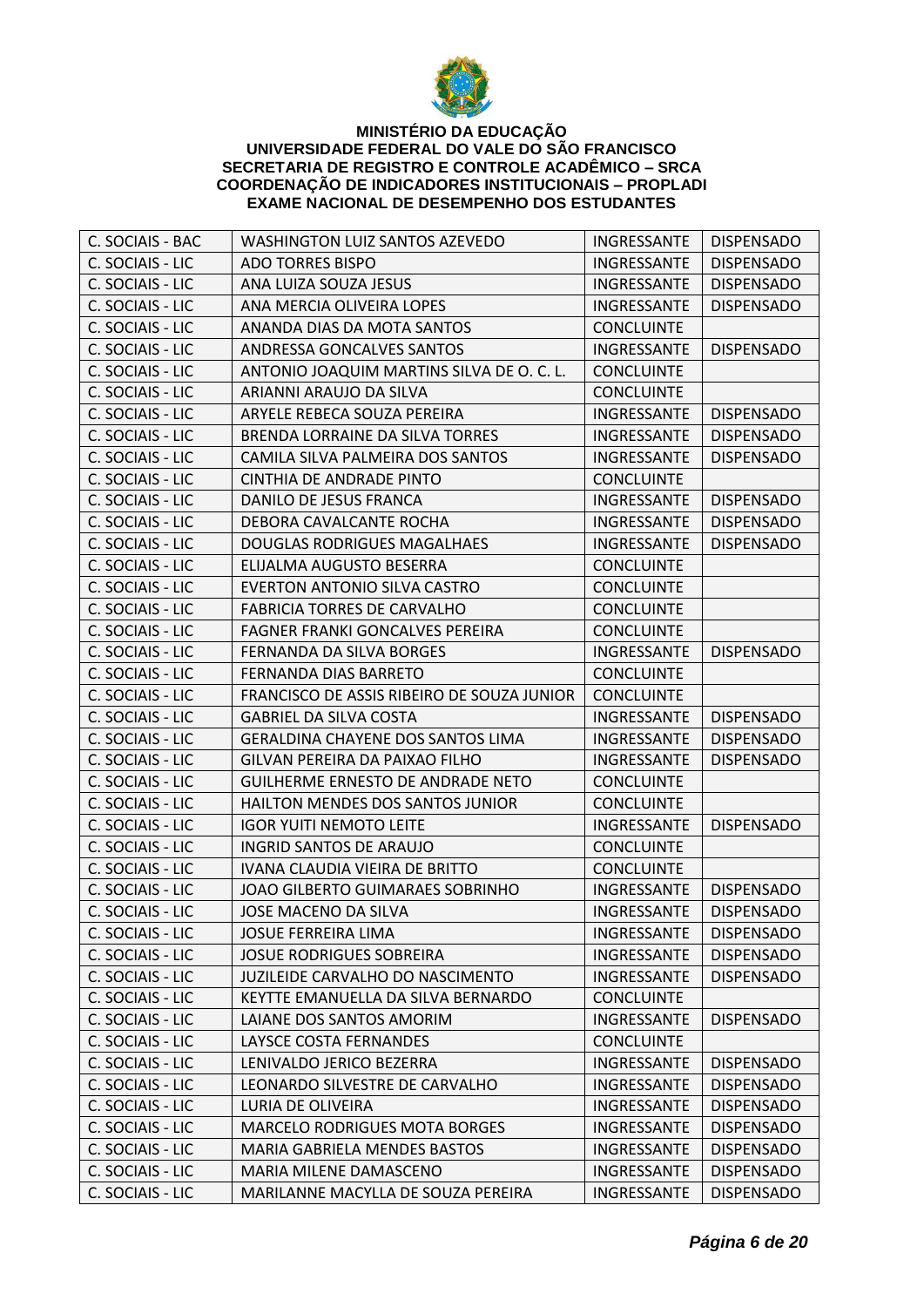

| C. SOCIAIS - LIC | MARTHA MALAQUIAS DA SILVA                | <b>CONCLUINTE</b> |                   |
|------------------|------------------------------------------|-------------------|-------------------|
| C. SOCIAIS - LIC | <b>MATHEUS PEREIRA MENEZES</b>           | INGRESSANTE       | <b>DISPENSADO</b> |
| C. SOCIAIS - LIC | MIRELLE RODRIGUES DA CRUZ                | INGRESSANTE       | <b>DISPENSADO</b> |
| C. SOCIAIS - LIC | MOISES DE MORAIS VIANA JUNIOR            | INGRESSANTE       | <b>DISPENSADO</b> |
| C. SOCIAIS - LIC | MYLENA MARIA DE SOUZA GUIMARAES          | INGRESSANTE       | <b>DISPENSADO</b> |
| C. SOCIAIS - LIC | PEDRO ANDRE DAPIK NUNES                  | INGRESSANTE       | <b>DISPENSADO</b> |
| C. SOCIAIS - LIC | POLLYANA DE ALMEIDA SILVA CHAVES         | INGRESSANTE       | <b>DISPENSADO</b> |
| C. SOCIAIS - LIC | PRICILLA RIBEIRO DA COSTA                | INGRESSANTE       | <b>DISPENSADO</b> |
| C. SOCIAIS - LIC | RAFAEL ALEX ALVES MATIAS                 | INGRESSANTE       | <b>DISPENSADO</b> |
| C. SOCIAIS - LIC | RAMONNY CRISTINA CELESTINO               | INGRESSANTE       | <b>DISPENSADO</b> |
| C. SOCIAIS - LIC | RANIERE ANGELO DE SOUZA                  | <b>CONCLUINTE</b> |                   |
| C. SOCIAIS - LIC | RENATO ALVES DE LIMA                     | INGRESSANTE       | <b>DISPENSADO</b> |
| C. SOCIAIS - LIC | ROSANGELA DA SILVA LIMA                  | <b>CONCLUINTE</b> |                   |
| C. SOCIAIS - LIC | SULAINE ALMEIDA RAMOS                    | <b>CONCLUINTE</b> |                   |
| C. SOCIAIS - LIC | THAIS SANTANA GALVAO                     | <b>CONCLUINTE</b> |                   |
| C. SOCIAIS - LIC | THIAGO BRUNO GRANJA NOGUEIRA             | <b>CONCLUINTE</b> |                   |
| C. SOCIAIS - LIC | THIAGO CORDEIRO PONTES                   | <b>CONCLUINTE</b> |                   |
| C. SOCIAIS - LIC | <b>WANDERSON DE SOUZA MORAIS</b>         | INGRESSANTE       | <b>DISPENSADO</b> |
| ED. FISICA - BAC | THALES OTO NASCIMENTO SILVA              | <b>IRREGULAR</b>  | <b>DISPENSADO</b> |
| ED. FISICA - LIC | ADOLFO JOSE PESQUEIRA DA SILVA BORGES S. | INGRESSANTE       | <b>DISPENSADO</b> |
| ED. FISICA - LIC | ANDRE CORDEIRO VELOSO                    | INGRESSANTE       | <b>DISPENSADO</b> |
| ED. FISICA - LIC | ARMANDO BAGAGI BEZERRA                   | <b>CONCLUINTE</b> |                   |
| ED. FISICA - LIC | <b>ARTHUR SANTOS COELHO</b>              | <b>CONCLUINTE</b> |                   |
| ED. FISICA - LIC | ARYADNE FERREIRA SOARES                  | INGRESSANTE       | <b>DISPENSADO</b> |
| ED. FISICA - LIC | BRUNA GALVAO DA SILVA                    | INGRESSANTE       | <b>DISPENSADO</b> |
| ED. FISICA - LIC | <b>BRUNO GOMES MAIA</b>                  | INGRESSANTE       | <b>DISPENSADO</b> |
| ED. FISICA - LIC | CAIQUE SILVA FONSECA                     | <b>CONCLUINTE</b> |                   |
| ED. FISICA - LIC | DANIEL FERREIRA LEITE JUNIOR             | INGRESSANTE       | <b>DISPENSADO</b> |
| ED. FISICA - LIC | <b>DAVI LEITE RIBEIRO</b>                | INGRESSANTE       | <b>DISPENSADO</b> |
| ED. FISICA - LIC | <b>DENISE SOUZA TEIXEIRA</b>             | INGRESSANTE       | <b>DISPENSADO</b> |
| ED. FISICA - LIC | DIEGO EMANOEL DE SOUSA DUARTE            | INGRESSANTE       | <b>DISPENSADO</b> |
| ED. FISICA - LIC | EDERSON DE SOUZA PINHEIRO                | <b>CONCLUINTE</b> |                   |
| ED. FISICA - LIC | ELIANE DE LIMA TARGINO                   | <b>CONCLUINTE</b> |                   |
| ED. FISICA - LIC | EMANOEL TIAGO RIBEIRO ARANHA             | INGRESSANTE       | <b>DISPENSADO</b> |
| ED. FISICA - LIC | <b>ESTHERFANI GOMES VIANA</b>            | <b>CONCLUINTE</b> |                   |
| ED. FISICA - LIC | <b>FABIO RAMON SILVA SANTOS</b>          | <b>CONCLUINTE</b> |                   |
| ED. FISICA - LIC | FELIPE MULLER DE ARAUJO SOUZA            | INGRESSANTE       | <b>DISPENSADO</b> |
| ED. FISICA - LIC | FRANCISCO CICERO DA SILVA                | INGRESSANTE       | <b>DISPENSADO</b> |
| ED. FISICA - LIC | FREDSON PAULO PEREIRA DOS SANTOS         | INGRESSANTE       | <b>DISPENSADO</b> |
| ED. FISICA - LIC | INGRID THAIANE SOARES BATISTA            | <b>CONCLUINTE</b> |                   |
| ED. FISICA - LIC | IZABELA KARLA FERREIRA MARIANO           | INGRESSANTE       | <b>DISPENSADO</b> |
| ED. FISICA - LIC | JANICLEIA DO NASCIMENTO DE SOUZA         | INGRESSANTE       | <b>DISPENSADO</b> |
| ED. FISICA - LIC | JEAN CARLO DE SA ANDRADE                 | <b>CONCLUINTE</b> |                   |
| ED. FISICA - LIC | JERISTON AUGUSTO DA SILVA                | INGRESSANTE       | <b>DISPENSADO</b> |
| ED. FISICA - LIC | JERSON MURILO DE SOUZA BARBOSA           | INGRESSANTE       | <b>DISPENSADO</b> |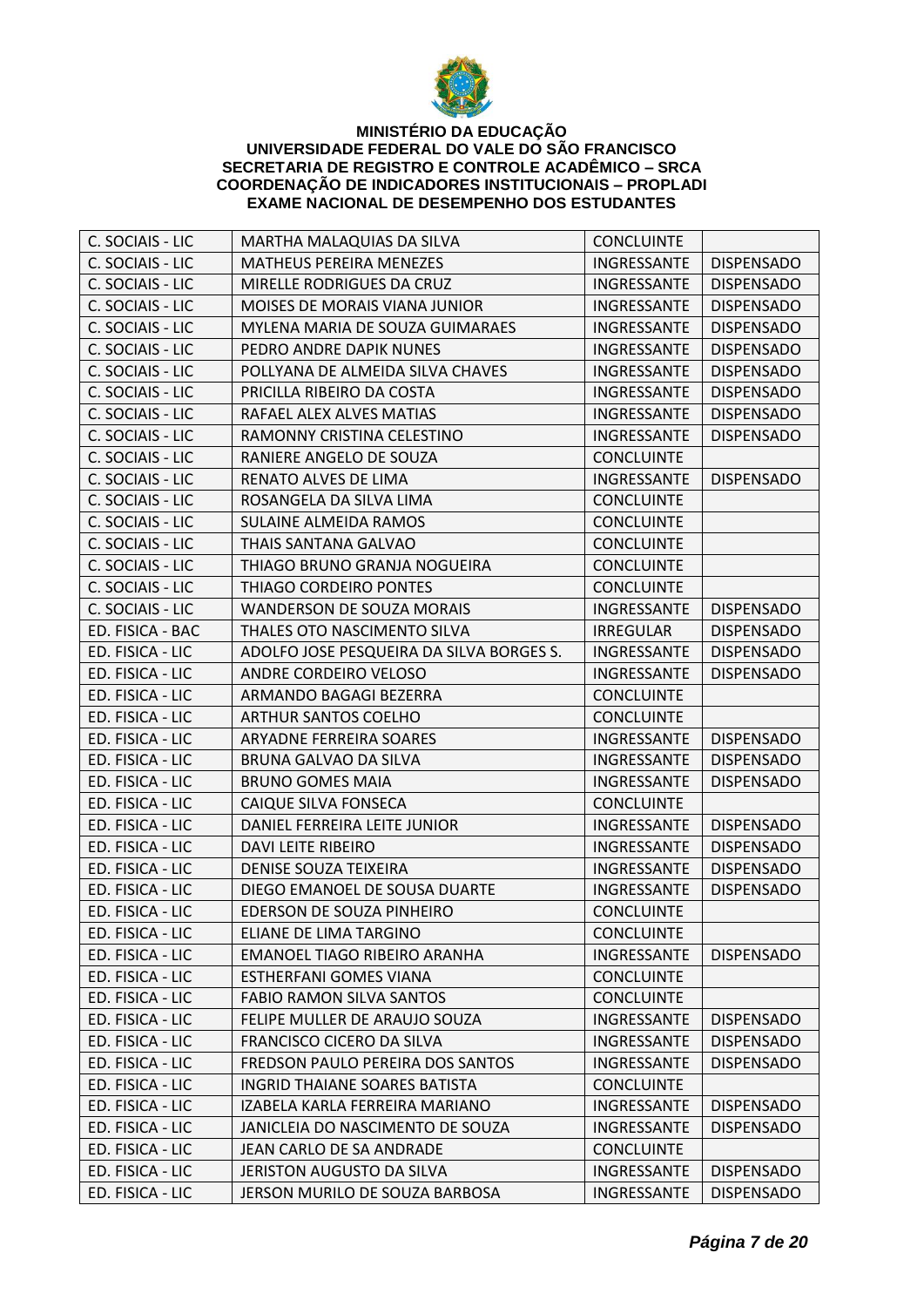

| ED. FISICA - LIC | JOAO ANTONIO AMORIM VIEIRA                                       | <b>CONCLUINTE</b> |                   |
|------------------|------------------------------------------------------------------|-------------------|-------------------|
| ED. FISICA - LIC | JOAO MARCOS DE SOUZA GONCALVES                                   | INGRESSANTE       | <b>DISPENSADO</b> |
| ED. FISICA - LIC | JOAO PAULO DAMASCENA BARBOSA                                     | INGRESSANTE       | <b>DISPENSADO</b> |
| ED. FISICA - LIC | JONAS COELHO DA SILVA                                            | INGRESSANTE       | <b>DISPENSADO</b> |
| ED. FISICA - LIC | JOSE ALVES CAVALCANTE NETO                                       | INGRESSANTE       | <b>DISPENSADO</b> |
| ED. FISICA - LIC | <b>JOSE ARTHUR AMANDO XAVIER</b>                                 | INGRESSANTE       | <b>DISPENSADO</b> |
| ED. FISICA - LIC | <b>JULIANO TORRES VIANA</b>                                      | INGRESSANTE       | <b>DISPENSADO</b> |
| ED. FISICA - LIC | LUCAS DE SOUZA FRANCO                                            | <b>CONCLUINTE</b> |                   |
| ED. FISICA - LIC | <b>MALENA LIBORIO DOS REIS</b>                                   | <b>CONCLUINTE</b> |                   |
| ED. FISICA - LIC | <b>MARCELO SOARES BARBOSA</b>                                    | INGRESSANTE       | <b>DISPENSADO</b> |
| ED. FISICA - LIC | MARCOS AURELIO CAMPINAS NOGUEIRA                                 | INGRESSANTE       | <b>DISPENSADO</b> |
| ED. FISICA - LIC | MATHEUS DE SA SAMPAIO                                            | INGRESSANTE       | <b>DISPENSADO</b> |
| ED. FISICA - LIC | MATHEUS NERY BARROS DE CARVALHO                                  | INGRESSANTE       | <b>DISPENSADO</b> |
| ED. FISICA - LIC | NELSON LINDOLFO GURGEL CARVALHO                                  | INGRESSANTE       | <b>DISPENSADO</b> |
| ED. FISICA - LIC | PAULA WANDREZA VASCONCELOS MELO                                  | <b>CONCLUINTE</b> |                   |
| ED. FISICA - LIC | PAULO HENRIQUE DE CARVALHO DOS SANTOS                            | <b>CONCLUINTE</b> |                   |
| ED. FISICA - LIC | PAULO HENRIQUE LIMA BEZERRA                                      | INGRESSANTE       | <b>DISPENSADO</b> |
| ED. FISICA - LIC | RICARDO DIOGO ARAUJO DA COSTA                                    | INGRESSANTE       | <b>DISPENSADO</b> |
| ED. FISICA - LIC | ROBERIO LOPES DE CARVALHO                                        | INGRESSANTE       | <b>DISPENSADO</b> |
| ED. FISICA - LIC | ROBERTA CRISTIANE TORRES DA SILVA                                | INGRESSANTE       | <b>DISPENSADO</b> |
| ED. FISICA - LIC | RODRIGO NOVAES FEITOZA                                           | INGRESSANTE       | <b>DISPENSADO</b> |
| ED. FISICA - LIC | ROMERO ANTONIO DE BRITO                                          | <b>CONCLUINTE</b> |                   |
| ED. FISICA - LIC | SUELLEN DALATE BRANDAO GONCALVES                                 | <b>CONCLUINTE</b> |                   |
| ED. FISICA - LIC | <b>UELINGTON DOS SANTOS SILVA</b>                                | INGRESSANTE       | <b>DISPENSADO</b> |
| ED. FISICA - LIC | VALCIANE DA SILVA NASCIMENTO                                     | INGRESSANTE       | <b>DISPENSADO</b> |
| ED. FISICA - LIC | <b>VANESSA BONFIM MELO</b>                                       | INGRESSANTE       | <b>DISPENSADO</b> |
| ED. FISICA - LIC | VINICIUS DA CRUZ SOUSA                                           | <b>CONCLUINTE</b> |                   |
| ED. FISICA - LIC | WILLIAMS LOPES DE SOUZA PIRES                                    | <b>CONCLUINTE</b> |                   |
| ED. FISICA - LIC | YURI SANDERSON LOPES DOS SANTOS                                  | INGRESSANTE       | <b>DISPENSADO</b> |
| ENG. AGR. E AMB. | ALBERONNY GOMES E SILVA                                          | INGRESSANTE       | <b>DISPENSADO</b> |
| ENG. AGR. E AMB. | <b>ALINE XAVIER DIAS</b>                                         | INGRESSANTE       | <b>DISPENSADO</b> |
| ENG. AGR. E AMB. | AMANDA CAROLINE SANTOS NASCIMENTO                                | INGRESSANTE       | <b>DISPENSADO</b> |
| ENG. AGR. E AMB. | ANDERSON HENRIQUE DE MACEDO RODRIGUES   INGRESSANTE   DISPENSADO |                   |                   |
| ENG. AGR. E AMB. | ANDRESSA DE OLIVEIRA SIQUEIRA                                    | INGRESSANTE       | <b>DISPENSADO</b> |
| ENG. AGR. E AMB. | BARBARA LAVINIE SILVA DE MELO                                    | INGRESSANTE       | <b>DISPENSADO</b> |
| ENG. AGR. E AMB. | BARBARA RIBEIRO DE SOUZA                                         | <b>CONCLUINTE</b> |                   |
| ENG. AGR. E AMB. | BRENDA EMANUELLY DE SOUZA SILVA                                  | INGRESSANTE       | <b>DISPENSADO</b> |
| ENG. AGR. E AMB. | CAMILA FERNANDES DE OLIVEIRA                                     | INGRESSANTE       | <b>DISPENSADO</b> |
| ENG. AGR. E AMB. | DANIELE PIRES DA SILVA SANTOS                                    | INGRESSANTE       | <b>DISPENSADO</b> |
| ENG. AGR. E AMB. | DARIO VICTOR RABELO DE SOUZA                                     | INGRESSANTE       | <b>DISPENSADO</b> |
| ENG. AGR. E AMB. | DENYSSON KAELL BRAZ DINIZ                                        | INGRESSANTE       | <b>DISPENSADO</b> |
| ENG. AGR. E AMB. | DIANA DE SOUZA CARVALHO                                          | INGRESSANTE       | <b>DISPENSADO</b> |
| ENG. AGR. E AMB. | DIEGO HENRIQUE SOUZA DE SANTANA                                  | INGRESSANTE       | <b>DISPENSADO</b> |
| ENG. AGR. E AMB. | EDIELLY SUZIANNE NOVAES GONCALVES                                | INGRESSANTE       | <b>DISPENSADO</b> |
| ENG. AGR. E AMB. | EDUARDO LUCAS DUARTE DOMINGOS                                    | INGRESSANTE       | <b>DISPENSADO</b> |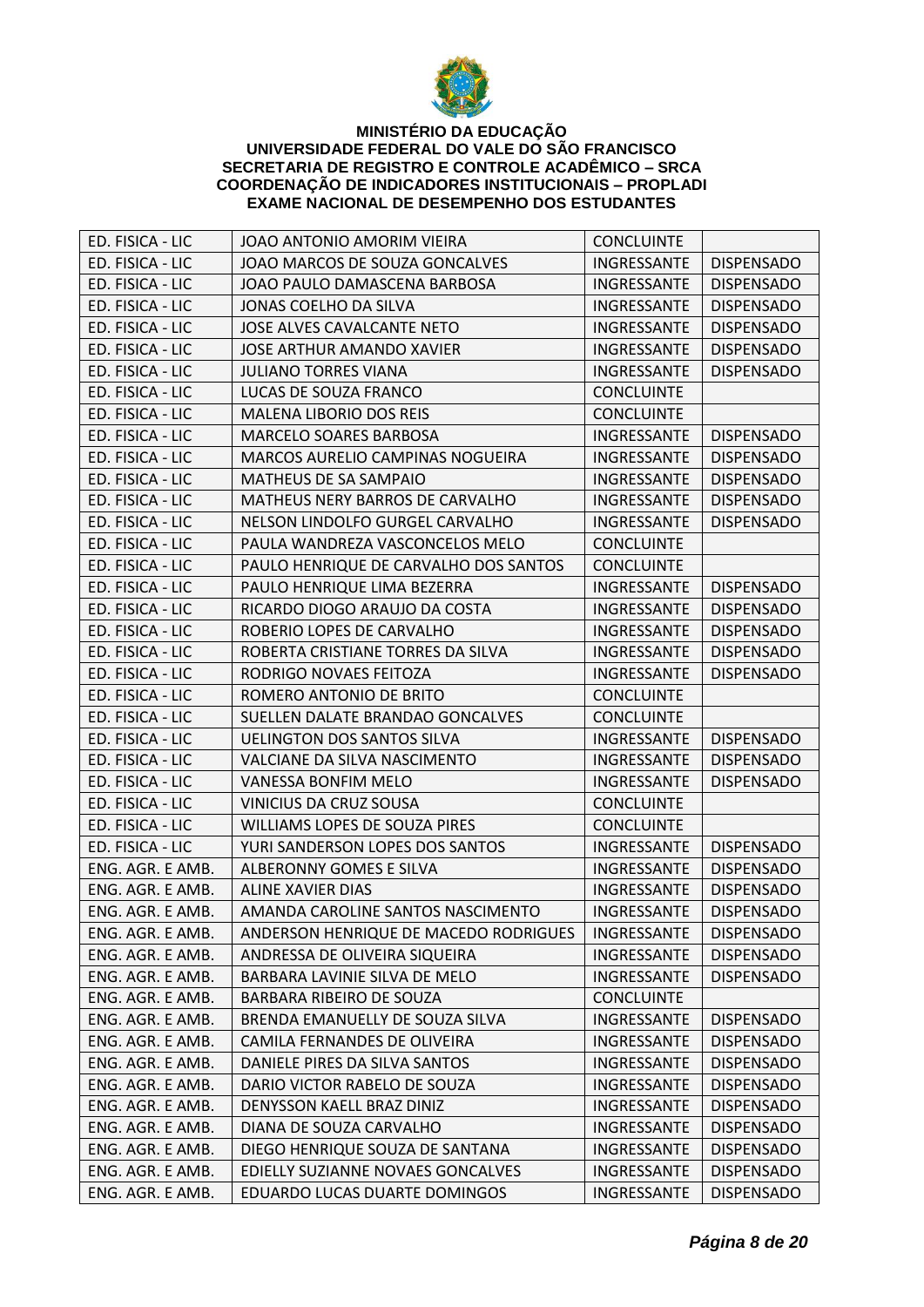

| ENG. AGR. E AMB.        | EDUARDO PEREIRA GUIRRA DOS SANTOS       | INGRESSANTE              | <b>DISPENSADO</b> |
|-------------------------|-----------------------------------------|--------------------------|-------------------|
| ENG. AGR. E AMB.        | EDUARDO SOUZA COSTA BARROS              | <b>CONCLUINTE</b>        |                   |
| ENG. AGR. E AMB.        | ELIONAIDE CARMO PEREIRA                 | INGRESSANTE              | <b>DISPENSADO</b> |
| ENG. AGR. E AMB.        | <b>EMANUELA GONCALVES</b>               | <b>CONCLUINTE</b>        |                   |
| ENG. AGR. E AMB.        | ERICA HELOISE FREITAS SANTOS            | <b>CONCLUINTE</b>        |                   |
| ENG. AGR. E AMB.        | FERNANDA DOS SANTOS OLIVEIRA            | INGRESSANTE              | <b>DISPENSADO</b> |
| ENG. AGR. E AMB.        | FERNANDA GUIMARAES VIEIRA               | INGRESSANTE              | <b>DISPENSADO</b> |
| ENG. AGR. E AMB.        | FILLIPI FERREIRA BRANDAO                | INGRESSANTE              | <b>DISPENSADO</b> |
| ENG. AGR. E AMB.        | FRANCISCO RAFAEL CANDIDO N. DE M.       | INGRESSANTE              | <b>DISPENSADO</b> |
| ENG. AGR. E AMB.        | <b>GABRIEL FREIRE AIRES</b>             | INGRESSANTE              | <b>DISPENSADO</b> |
| ENG. AGR. E AMB.        | GABRIEL LUCAS NUNES DE ALENCAR ALVES    | INGRESSANTE              | <b>DISPENSADO</b> |
| ENG. AGR. E AMB.        | <b>GREYCIANE SANTOS SANTANA</b>         | INGRESSANTE              | <b>DISPENSADO</b> |
| ENG. AGR. E AMB.        | HELBERT RUAN MONTEIRO DOS SANTOS        | INGRESSANTE              | <b>DISPENSADO</b> |
| ENG. AGR. E AMB.        | <b>IGOR FERREIRA IRINEU NUNES</b>       | INGRESSANTE              | <b>DISPENSADO</b> |
| ENG. AGR. E AMB.        | IRIS CARNEIRO DE ARAUJO SANTOS          | <b>CONCLUINTE</b>        |                   |
| ENG. AGR. E AMB.        | <b>ISADORA BENEVIDES MIRANDA</b>        | <b>CONCLUINTE</b>        |                   |
| ENG. AGR. E AMB.        | ITALO EMANNUEL DOS ANJOS SANTOS         | <b>CONCLUINTE</b>        |                   |
| ENG. AGR. E AMB.        | JEONAN DA SILVA CUNHA                   | INGRESSANTE              | <b>DISPENSADO</b> |
| ENG. AGR. E AMB.        | JOAO ANTONIO MENEZES DE BRITO TEOTONIO  | INGRESSANTE              | <b>DISPENSADO</b> |
| ENG. AGR. E AMB.        | JOAO VICTOR LOPO ANDRADE                | INGRESSANTE              | <b>DISPENSADO</b> |
| ENG. AGR. E AMB.        | JOHNNATHAN JORDAN DA SILVA REGO PEREIRA | INGRESSANTE              | <b>DISPENSADO</b> |
| ENG. AGR. E AMB.        | JOSE ITAMAR FERREIRA SA                 | INGRESSANTE              | <b>DISPENSADO</b> |
| ENG. AGR. E AMB.        | JOSE VINICIUS MARTINS DE MORAIS         | INGRESSANTE              | <b>DISPENSADO</b> |
| ENG. AGR. E AMB.        | LEITICIANY MELO DOS SANTOS              | INGRESSANTE              | <b>DISPENSADO</b> |
| ENG. AGR. E AMB.        | <b>LUIS ALBERTO REGINATO</b>            | INGRESSANTE              | <b>DISPENSADO</b> |
| ENG. AGR. E AMB.        | LUIS EDUARDO SANTOS DE VASCONCELOS P.   | INGRESSANTE              | <b>DISPENSADO</b> |
| ENG. AGR. E AMB.        | LUIZ VINICIUS MAXIMO MONTEIRO           | INGRESSANTE              | <b>DISPENSADO</b> |
| ENG. AGR. E AMB.        | MATHEUS ANTONIO BARBOSA SILVA MACEDO    | INGRESSANTE              | <b>DISPENSADO</b> |
| ENG. AGR. E AMB.        | <b>MATHEUS NOGUEIRA CAMPOS</b>          | INGRESSANTE              | <b>DISPENSADO</b> |
| ENG. AGR. E AMB.        | MILLA MARIANA MATIAS DE ASSUNCAO        | INGRESSANTE              | <b>DISPENSADO</b> |
| ENG. AGR. E AMB.        | MIRIA BRENDA RODRIGUES                  | <b>CONCLUINTE</b>        |                   |
| ENG. AGR. E AMB.        | NAYARA EVELYN GUEDES MONTEFUSCO         | <b>CONCLUINTE</b>        |                   |
| ENG. AGR. E AMB.        | PEDRO HENRIQUE RODRIGUES                | INGRESSANTE   DISPENSADO |                   |
| ENG. AGR. E AMB.        | RAFAEL FERREIRA E SILVA                 | <b>INGRESSANTE</b>       | <b>DISPENSADO</b> |
| ENG. AGR. E AMB.        | RAIMUNDO FERNANDES DE SOUZA             | <b>CONCLUINTE</b>        |                   |
| ENG. AGR. E AMB.        | REYTOR DA SILVA BEZERRA                 | INGRESSANTE              | <b>DISPENSADO</b> |
| ENG. AGR. E AMB.        | SAMIRA ANGELICA MOTA FERREIRA DA SILVA  | INGRESSANTE              | <b>DISPENSADO</b> |
| ENG. AGR. E AMB.        | SAMUEL GUILHERME BORBA RAMOS            | INGRESSANTE              | <b>DISPENSADO</b> |
| ENG. AGR. E AMB.        | TAIRONE BARBOSA DE SANTANA              | INGRESSANTE              | <b>DISPENSADO</b> |
| ENG. AGR. E AMB.        | TAMIRES DAMASCENO DA SILVA              | INGRESSANTE              | <b>DISPENSADO</b> |
| ENG. AGR. E AMB.        | VICTOR ROBERTO NASCIMENTO BEZERRA       | INGRESSANTE              | <b>DISPENSADO</b> |
| ENG. AGR. E AMB.        | VINICIUS BARBOSA LOPES                  | <b>INGRESSANTE</b>       | <b>DISPENSADO</b> |
| ENG. AGR. E AMB.        | VINICIUS OLIVEIRA BARRETO               | INGRESSANTE              | <b>DISPENSADO</b> |
| ENG. AGR. E AMB.        | <b>WALLACE ALVES DA SILVA</b>           | INGRESSANTE              | <b>DISPENSADO</b> |
| <b>ENGENHARIA CIVIL</b> | ADSON ARAGAO DE ARAUJO SANTOS           | INGRESSANTE              | <b>DISPENSADO</b> |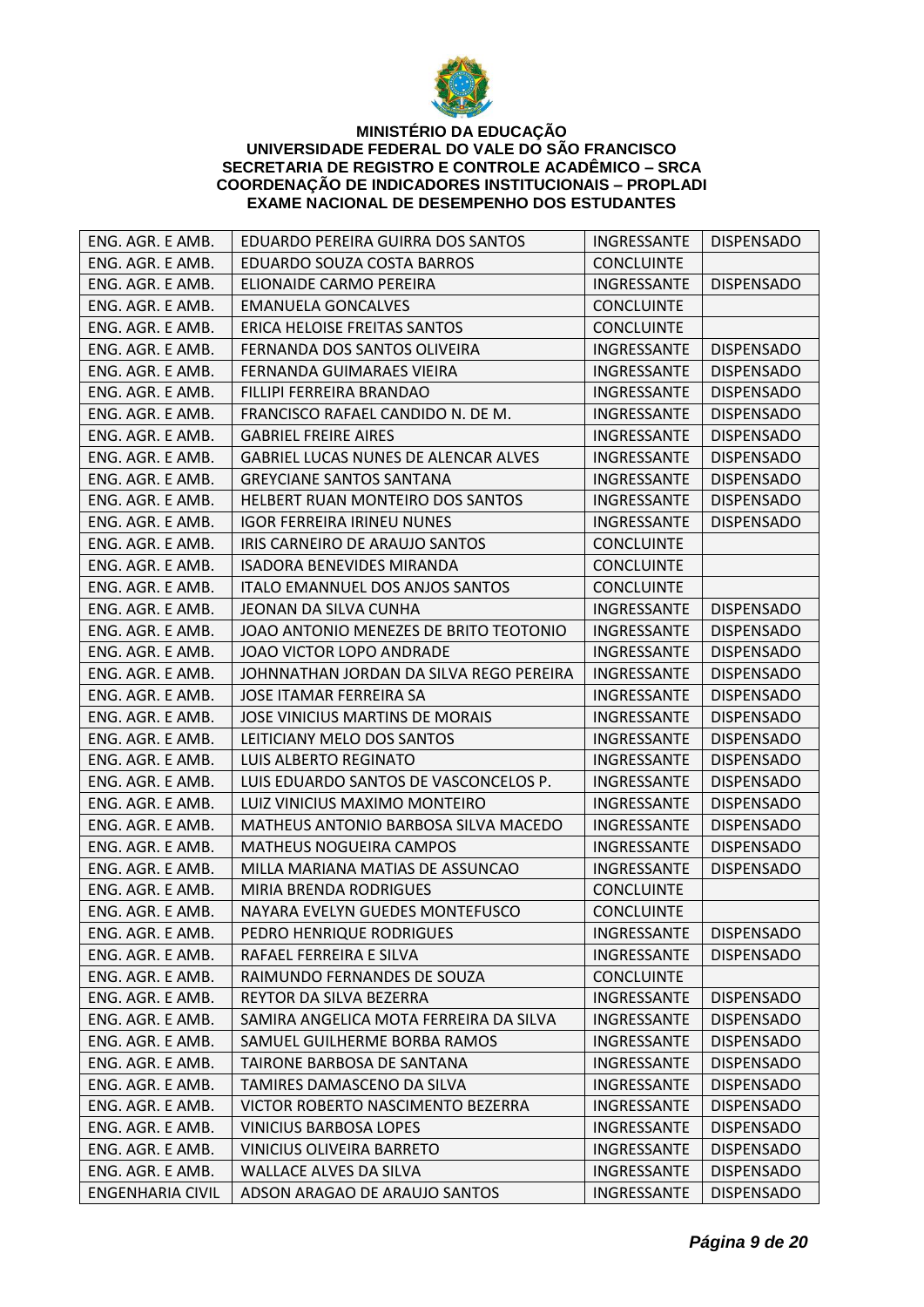

| <b>ENGENHARIA CIVIL</b> | <b>AIRTON LUCAS SILVA MATOS</b>            | <b>CONCLUINTE</b> |                   |
|-------------------------|--------------------------------------------|-------------------|-------------------|
| ENGENHARIA CIVIL        | ALUISE ALEXANDRINO DOS REIS JUNIOR         | INGRESSANTE       | <b>DISPENSADO</b> |
| <b>ENGENHARIA CIVIL</b> | ANA CAROLINA CARVALHO DOS REIS             | INGRESSANTE       | <b>DISPENSADO</b> |
| <b>ENGENHARIA CIVIL</b> | ANA CLARA DE BARROS LOPES                  | INGRESSANTE       | <b>DISPENSADO</b> |
| <b>ENGENHARIA CIVIL</b> | ANA LUIZA FONSECA SANTOS                   | <b>CONCLUINTE</b> |                   |
| <b>ENGENHARIA CIVIL</b> | ANA PAULA DO NASCIMENTO G. DE O.           | <b>CONCLUINTE</b> |                   |
| ENGENHARIA CIVIL        | ANDERSON LUIZ SOARES ARAUJO                | INGRESSANTE       | <b>DISPENSADO</b> |
| ENGENHARIA CIVIL        | ANDRE ANDERSON DIAS MACHADO                | <b>CONCLUINTE</b> |                   |
| ENGENHARIA CIVIL        | ANDRE BRAGA AMORIM DE ALMEIDA              | INGRESSANTE       | <b>DISPENSADO</b> |
| <b>ENGENHARIA CIVIL</b> | ANDRE LUIS RODRIGUES DE SOUSA              | <b>CONCLUINTE</b> |                   |
| <b>ENGENHARIA CIVIL</b> | ANDREY SIDNEY RIBEIRO SILVA                | <b>CONCLUINTE</b> |                   |
| ENGENHARIA CIVIL        | AQUILES ANTONIO EMANUELLI DE OLIVEIRA J.   | <b>CONCLUINTE</b> |                   |
| <b>ENGENHARIA CIVIL</b> | ARIOMAR JEFFERSON DE ARAUJO CARVALHO       | INGRESSANTE       | <b>DISPENSADO</b> |
| ENGENHARIA CIVIL        | ARLEN RAGNER CARDOSO GOMES                 | <b>CONCLUINTE</b> |                   |
| ENGENHARIA CIVIL        | BRUNA OLIVEIRA CEDRAZ HEIN                 | INGRESSANTE       | <b>DISPENSADO</b> |
| <b>ENGENHARIA CIVIL</b> | <b>BRUNO CAVALCANTI RODRIGUES</b>          | <b>CONCLUINTE</b> |                   |
| <b>ENGENHARIA CIVIL</b> | BRUNO ERICLES COELHO DE LIMA               | INGRESSANTE       | <b>DISPENSADO</b> |
| <b>ENGENHARIA CIVIL</b> | <b>CLEITON SILVA OLIVEIRA</b>              | <b>CONCLUINTE</b> |                   |
| <b>ENGENHARIA CIVIL</b> | CRISTIANO CAVALCANTI BARROS RIBEIRO        | <b>CONCLUINTE</b> |                   |
| ENGENHARIA CIVIL        | DANIEL ALVES CAVALCANTE                    | INGRESSANTE       | <b>DISPENSADO</b> |
| ENGENHARIA CIVIL        | DANIEL BRUNO PINTO DA SILVA                | <b>CONCLUINTE</b> |                   |
| <b>ENGENHARIA CIVIL</b> | DANIEL PINHEIRO SANTOS                     | <b>CONCLUINTE</b> |                   |
| <b>ENGENHARIA CIVIL</b> | DANILO MOREIRA ANTUNES ALMEIDA             | <b>CONCLUINTE</b> |                   |
| <b>ENGENHARIA CIVIL</b> | DAVI MARCOS MOREIRA ANTUNES                | <b>CONCLUINTE</b> |                   |
| <b>ENGENHARIA CIVIL</b> | DAVISON CAIQUE EVANGELISTA FERREIRA        | <b>CONCLUINTE</b> |                   |
| ENGENHARIA CIVIL        | DIRCEU DE SA POSSIDONIO                    | <b>CONCLUINTE</b> |                   |
| <b>ENGENHARIA CIVIL</b> | EBSON ALVES DA SILVA                       | <b>CONCLUINTE</b> |                   |
| <b>ENGENHARIA CIVIL</b> | EDUARDO PATRICK DOS SANTOS MELLO           | <b>CONCLUINTE</b> |                   |
| <b>ENGENHARIA CIVIL</b> | ELNI EMANUEL VALADARES CORDEIRO DOS S.     | <b>CONCLUINTE</b> |                   |
| <b>ENGENHARIA CIVIL</b> | EMANNUEL ASSUNCAO MEDRADO DE CASTRO        | <b>CONCLUINTE</b> |                   |
| <b>ENGENHARIA CIVIL</b> | <b>EMANUEL PATRICK DE CAMPOS</b>           | <b>CONCLUINTE</b> |                   |
| <b>ENGENHARIA CIVIL</b> | <b>EMANUEL TAVARES DE ALENCAR</b>          | <b>CONCLUINTE</b> |                   |
| <b>ENGENHARIA CIVIL</b> | FABIO JOSE NUNES MACEDO                    | <b>CONCLUINTE</b> |                   |
| <b>ENGENHARIA CIVIL</b> | FELIPE HENRIQUE SOUSA GALDINO DE OLIVEIRA  | INGRESSANTE       | <b>DISPENSADO</b> |
| <b>ENGENHARIA CIVIL</b> | <b>FELIPE SHOJI ISHIBASHI</b>              | INGRESSANTE       | <b>DISPENSADO</b> |
| <b>ENGENHARIA CIVIL</b> | FELLIPE GABRIEL ANTUNES RIBEIRO            | INGRESSANTE       | <b>DISPENSADO</b> |
| <b>ENGENHARIA CIVIL</b> | FERNANDA AMORIM MEDEIROS PATRIOTA          | <b>CONCLUINTE</b> |                   |
| <b>ENGENHARIA CIVIL</b> | FILIPE BATISTA FREITAS                     | <b>CONCLUINTE</b> |                   |
| <b>ENGENHARIA CIVIL</b> | FILIPE DA SILVA                            | INGRESSANTE       | <b>DISPENSADO</b> |
| <b>ENGENHARIA CIVIL</b> | FREDERICO DE SOUZA GUERRA                  | <b>CONCLUINTE</b> |                   |
| <b>ENGENHARIA CIVIL</b> | <b>GABRIEL AMORIM DE AQUINO REGIS</b>      | <b>CONCLUINTE</b> |                   |
| <b>ENGENHARIA CIVIL</b> | <b>GABRIELA MARQUES CAVALCANTI</b>         | INGRESSANTE       | <b>DISPENSADO</b> |
| <b>ENGENHARIA CIVIL</b> | <b>GEORGE WASHINGTON DA SILVA OLIVEIRA</b> | <b>CONCLUINTE</b> |                   |
| ENGENHARIA CIVIL        | <b>GUSTAVO DE SOUSA OLIVEIRA</b>           | INGRESSANTE       | <b>DISPENSADO</b> |
| <b>ENGENHARIA CIVIL</b> | <b>HEITOR RAFAEL ALECRIM</b>               | <b>CONCLUINTE</b> |                   |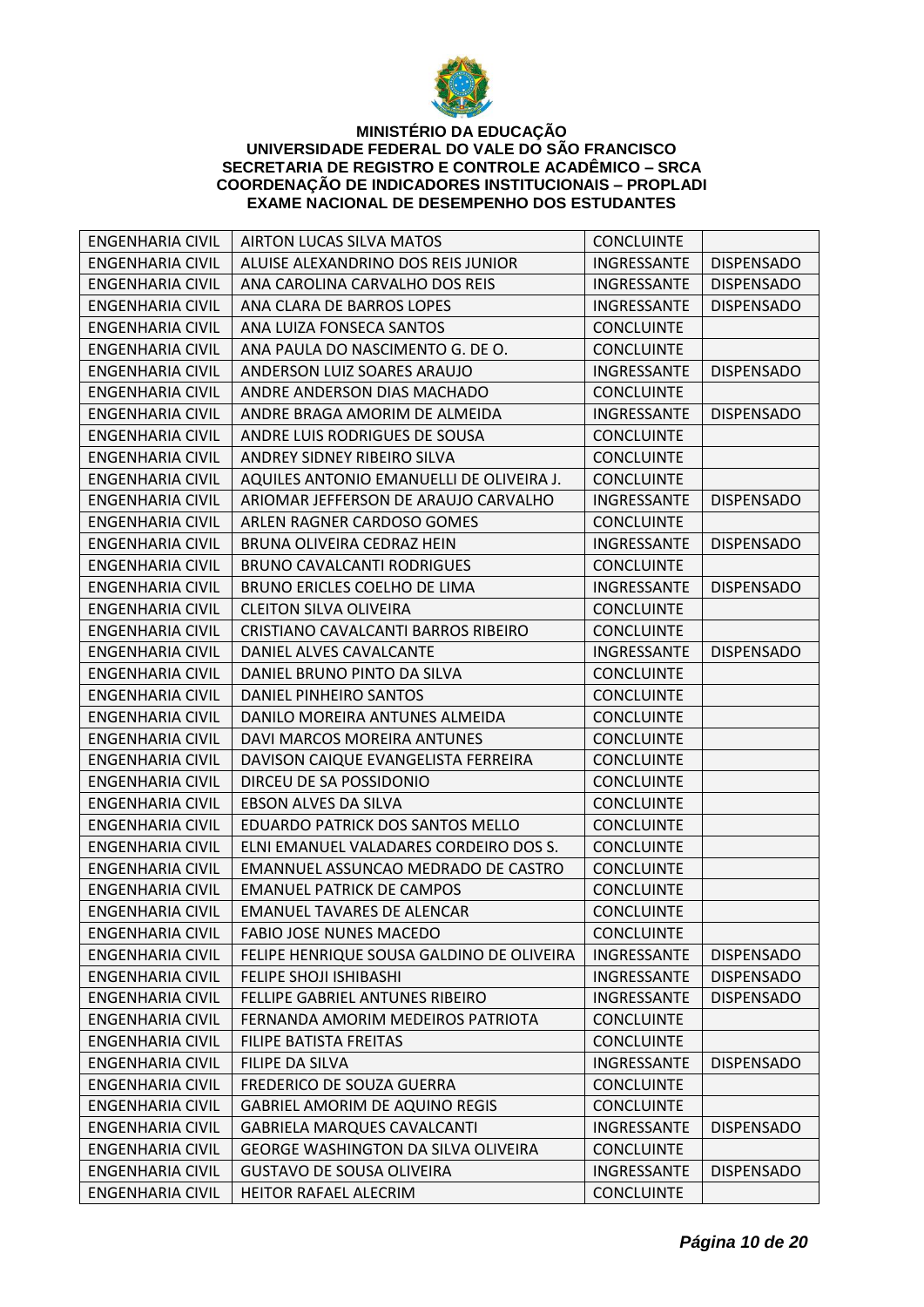

| <b>ENGENHARIA CIVIL</b> | <b>HELZALYCE ROCHA NOVAES</b>           | <b>CONCLUINTE</b>        |                   |
|-------------------------|-----------------------------------------|--------------------------|-------------------|
| ENGENHARIA CIVIL        | <b>HERAN SANTANA PORTO</b>              | <b>CONCLUINTE</b>        |                   |
| <b>ENGENHARIA CIVIL</b> | <b>IAGO DE SOUSA OLIVEIRA</b>           | INGRESSANTE              | <b>DISPENSADO</b> |
| <b>ENGENHARIA CIVIL</b> | <b>IGOR MATHEUS LOPES DA CRUZ</b>       | INGRESSANTE              | <b>DISPENSADO</b> |
| <b>ENGENHARIA CIVIL</b> | ISAAC PACELLI FALCAO COSTA FERREIRA     | <b>CONCLUINTE</b>        |                   |
| <b>ENGENHARIA CIVIL</b> | ISABELE NASCIMENTO DE CARVALHO          | INGRESSANTE              | <b>DISPENSADO</b> |
| <b>ENGENHARIA CIVIL</b> | <b>JAMILLE LOPES TEIXEIRA</b>           | <b>CONCLUINTE</b>        |                   |
| ENGENHARIA CIVIL        | JAQUES BRUNO DA COSTA CAPINAM           | <b>CONCLUINTE</b>        |                   |
| <b>ENGENHARIA CIVIL</b> | JEFFERSON MACEDO DE CARVALHO            | INGRESSANTE              | <b>DISPENSADO</b> |
| <b>ENGENHARIA CIVIL</b> | JEMMERSON WERLLEN SANTOS DE OLIVEIRA    | <b>CONCLUINTE</b>        |                   |
| <b>ENGENHARIA CIVIL</b> | JENIFER TEJADA CARDOSO                  | <b>CONCLUINTE</b>        |                   |
| ENGENHARIA CIVIL        | JESSICA TENORIO DA SILVA                | <b>CONCLUINTE</b>        |                   |
| <b>ENGENHARIA CIVIL</b> | JOABE CARVALHO ARAGAO                   | <b>CONCLUINTE</b>        |                   |
| ENGENHARIA CIVIL        | JOAO EVANGELISTA DA SILVA JUNIOR        | <b>CONCLUINTE</b>        |                   |
| ENGENHARIA CIVIL        | JOAO HENRIQUE FEITOSA SANTOS LEAL       | INGRESSANTE              | <b>DISPENSADO</b> |
| <b>ENGENHARIA CIVIL</b> | <b>JOBSON GOMES DE ALENCAR</b>          | <b>CONCLUINTE</b>        |                   |
| <b>ENGENHARIA CIVIL</b> | JOHNATHAN GLEYSTON SANTANA              | <b>CONCLUINTE</b>        |                   |
| <b>ENGENHARIA CIVIL</b> | <b>JONATAS FONSECA NOGUEIRA</b>         | <b>CONCLUINTE</b>        |                   |
| <b>ENGENHARIA CIVIL</b> | JONHEBERSON ALVES DA SILVA              | <b>CONCLUINTE</b>        |                   |
| <b>ENGENHARIA CIVIL</b> | JOSE CARLOS SOARES MARIANO JUNIOR       | <b>CONCLUINTE</b>        |                   |
| ENGENHARIA CIVIL        | <b>JOSIEL MARINHO LOPES</b>             | INGRESSANTE              | <b>DISPENSADO</b> |
| <b>ENGENHARIA CIVIL</b> | JOYCE CAROLINE DE LIMA NUNES            | <b>CONCLUINTE</b>        |                   |
| <b>ENGENHARIA CIVIL</b> | JUCYARA CARVALHO DE OLIVEIRA            | <b>CONCLUINTE</b>        |                   |
| <b>ENGENHARIA CIVIL</b> | KAIO SIQUEIRA SANTOS                    | INGRESSANTE              | <b>DISPENSADO</b> |
| <b>ENGENHARIA CIVIL</b> | KALINE MICAELLE DE SOUZA MOURATO        | <b>CONCLUINTE</b>        |                   |
| <b>ENGENHARIA CIVIL</b> | KARINA DE SANTANA ASSUNCAO              | INGRESSANTE              | <b>DISPENSADO</b> |
| ENGENHARIA CIVIL        | KAUE DA SILVA VASCONCELOS               | INGRESSANTE              | <b>DISPENSADO</b> |
| ENGENHARIA CIVIL        | KLIVIA KIMBERLY BARBOSA LEAL            | INGRESSANTE              | <b>DISPENSADO</b> |
| <b>ENGENHARIA CIVIL</b> | LARA RAYSSA PASSOS RODRIGUES            | INGRESSANTE              | <b>DISPENSADO</b> |
| <b>ENGENHARIA CIVIL</b> | LAYRA WEDJA GOMES FERREIRA              | <b>CONCLUINTE</b>        |                   |
| <b>ENGENHARIA CIVIL</b> | LEANDRO GOMES CAVALCANTE                | <b>CONCLUINTE</b>        |                   |
| <b>ENGENHARIA CIVIL</b> | LENILTON SILVA SOUZA                    | <b>CONCLUINTE</b>        |                   |
| ENGENHARIA CIVIL        | LORENNA PEREIRA PIRES                   | INGRESSANTE   DISPENSADO |                   |
| <b>ENGENHARIA CIVIL</b> | LUCAS DAVID ENOQUE ANGELO DA SILVA      | INGRESSANTE              | <b>DISPENSADO</b> |
| <b>ENGENHARIA CIVIL</b> | LUCAS DE SANTANA SUZENA                 | <b>CONCLUINTE</b>        |                   |
| <b>ENGENHARIA CIVIL</b> | LUCAS GAMA LOPES                        | <b>CONCLUINTE</b>        |                   |
| <b>ENGENHARIA CIVIL</b> | LUCAS SALDANHA LOPES                    | <b>CONCLUINTE</b>        |                   |
| <b>ENGENHARIA CIVIL</b> | LUIS FERNANDO RODRIGUES DE OLIVEIRA     | <b>CONCLUINTE</b>        |                   |
| <b>ENGENHARIA CIVIL</b> | <b>MANCELL BENEVIDES RIOS</b>           | <b>CONCLUINTE</b>        |                   |
| <b>ENGENHARIA CIVIL</b> | <b>MARCELO LUCAS DA SILVA RODRIGUES</b> | <b>CONCLUINTE</b>        |                   |
| <b>ENGENHARIA CIVIL</b> | MARCOS PAULO DE SA E DRUMOND            | <b>CONCLUINTE</b>        |                   |
| <b>ENGENHARIA CIVIL</b> | MARCOS VINICIUS AMORIM DE SOUZA         | INGRESSANTE              | <b>DISPENSADO</b> |
| <b>ENGENHARIA CIVIL</b> | MARCUS MATHEUS DA SILVA NOGUEIRA        | <b>CONCLUINTE</b>        |                   |
| <b>ENGENHARIA CIVIL</b> | MARIA LUIZA MAGALHAES SANTOS            | INGRESSANTE              | <b>DISPENSADO</b> |
| <b>ENGENHARIA CIVIL</b> | MARIANA FERREIRA SILVA                  | <b>CONCLUINTE</b>        |                   |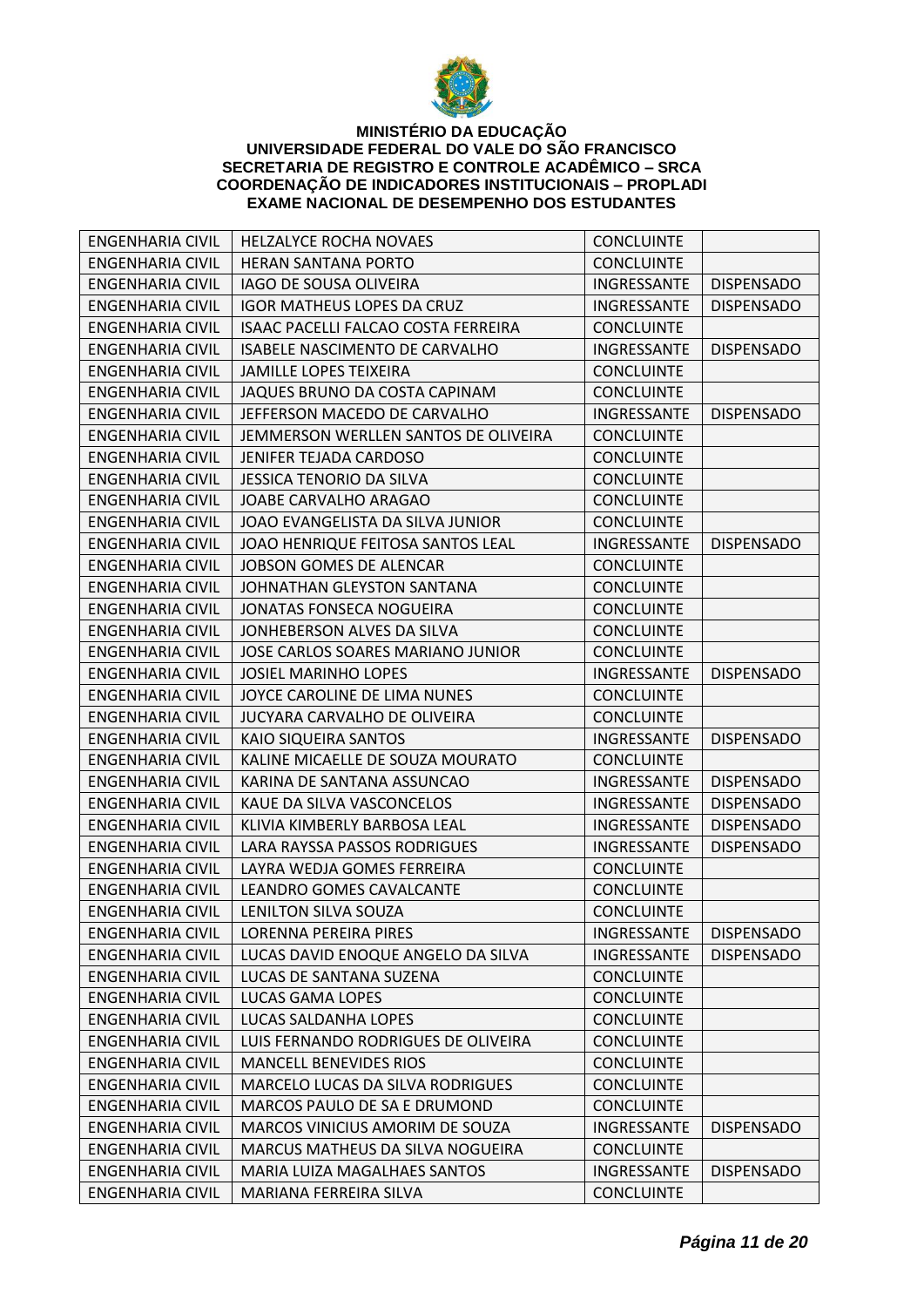

| ENGENHARIA CIVIL        | MATHEUS ERIK LIMA CAVALCANTI         | INGRESSANTE        | <b>DISPENSADO</b> |
|-------------------------|--------------------------------------|--------------------|-------------------|
| ENGENHARIA CIVIL        | MATHEUS RAMOS DE OLIVEIRA LOMBA      | <b>INGRESSANTE</b> | <b>DISPENSADO</b> |
| <b>ENGENHARIA CIVIL</b> | MICHELE MOTA SAMPAIO LOPES           | <b>CONCLUINTE</b>  |                   |
| <b>ENGENHARIA CIVIL</b> | MIGUEL AIRES QUEZADO FREIRE          | INGRESSANTE        | <b>DISPENSADO</b> |
| <b>ENGENHARIA CIVIL</b> | <b>MURILLO MARTINS DUARTE</b>        | <b>CONCLUINTE</b>  |                   |
| <b>ENGENHARIA CIVIL</b> | NARA FERRARI NORMANHA GONCALVES      | INGRESSANTE        | <b>DISPENSADO</b> |
| <b>ENGENHARIA CIVIL</b> | NATHYARA FERREIRA DE SOUSA SILVA     | INGRESSANTE        | <b>DISPENSADO</b> |
| <b>ENGENHARIA CIVIL</b> | PATRICIA PIONORIO NOGUEIRA           | <b>CONCLUINTE</b>  |                   |
| <b>ENGENHARIA CIVIL</b> | PAULO RAFAEL REIS SIQUEIRA           | <b>CONCLUINTE</b>  |                   |
| <b>ENGENHARIA CIVIL</b> | PAULO ROBERTO MARIANO DE SOUSA       | <b>CONCLUINTE</b>  |                   |
| <b>ENGENHARIA CIVIL</b> | PEDRO HENRIQUE BRANDAO MORAES        | <b>CONCLUINTE</b>  |                   |
| <b>ENGENHARIA CIVIL</b> | PEDRO MEDEIROS CARVALHO              | INGRESSANTE        | <b>DISPENSADO</b> |
| <b>ENGENHARIA CIVIL</b> | PEDRO VICTOR PINTO SILVA SOARES      | INGRESSANTE        | <b>DISPENSADO</b> |
| ENGENHARIA CIVIL        | PEDRO VIEIRA COSTA NETO              | INGRESSANTE        | <b>DISPENSADO</b> |
| <b>ENGENHARIA CIVIL</b> | PHILIPE CASTRO PASSOS                | INGRESSANTE        | <b>DISPENSADO</b> |
| <b>ENGENHARIA CIVIL</b> | RAFAELA TATIANNE OLIVEIRA DE REZENDE | INGRESSANTE        | <b>DISPENSADO</b> |
| <b>ENGENHARIA CIVIL</b> | RAFFAELLA CRISTINA DA SILVA FERREIRA | <b>CONCLUINTE</b>  |                   |
| <b>ENGENHARIA CIVIL</b> | RENATO FEITOZA PEREIRA               | <b>CONCLUINTE</b>  |                   |
| <b>ENGENHARIA CIVIL</b> | RENATO RIBEIRO DE OLIVEIRA           | <b>CONCLUINTE</b>  |                   |
| ENGENHARIA CIVIL        | RICARDO FERRARI FERRAZ               | <b>CONCLUINTE</b>  |                   |
| <b>ENGENHARIA CIVIL</b> | RICARDO FONSECA XAVIER DE SOUZA      | <b>CONCLUINTE</b>  |                   |
| <b>ENGENHARIA CIVIL</b> | ROBERTO RIBEIRO COELHO               | INGRESSANTE        | <b>DISPENSADO</b> |
| <b>ENGENHARIA CIVIL</b> | ROGERIO RODRIGUES DE LIMA            | INGRESSANTE        | <b>DISPENSADO</b> |
| <b>ENGENHARIA CIVIL</b> | ROSALENIN LIMA DA SILVA              | <b>CONCLUINTE</b>  |                   |
| <b>ENGENHARIA CIVIL</b> | SABINO PEREIRA DE ARAUJO NETO        | INGRESSANTE        | <b>DISPENSADO</b> |
| <b>ENGENHARIA CIVIL</b> | SAMUEL COELHO FERREIRA               | INGRESSANTE        | <b>DISPENSADO</b> |
| ENGENHARIA CIVIL        | SHEILA DAIANE DE SOUZA RODRIGUES     | <b>CONCLUINTE</b>  |                   |
| <b>ENGENHARIA CIVIL</b> | TALIANNA NEVES BEZERRA               | <b>CONCLUINTE</b>  |                   |
| <b>ENGENHARIA CIVIL</b> | THIAGO ALBINO RANGEL ARAUJO          | <b>CONCLUINTE</b>  |                   |
| <b>ENGENHARIA CIVIL</b> | THIAGO FELLIPE GONCALVES DANTAS      | <b>CONCLUINTE</b>  |                   |
| <b>ENGENHARIA CIVIL</b> | TIAGO DOS SANTOS TEIXEIRA            | <b>CONCLUINTE</b>  |                   |
| ENGENHARIA CIVIL        | TIAGO LOPES CAVALCANTE CRATEU        | <b>CONCLUINTE</b>  |                   |
| <b>ENGENHARIA CIVIL</b> | TYCIANNA VAZ CINTRA SANTOS           | <b>CONCLUINTE</b>  |                   |
| <b>ENGENHARIA CIVIL</b> | VALDEMAR NICOLAS DE SOUZA SANTANA    | INGRESSANTE        | <b>DISPENSADO</b> |
| ENGENHARIA CIVIL        | VANESSA BEZERRA DE ALMEIDA           | <b>INGRESSANTE</b> | <b>DISPENSADO</b> |
| ENGENHARIA CIVIL        | VANESSA GABRIELA BARBOSA DA SILVA    | <b>CONCLUINTE</b>  |                   |
| <b>ENGENHARIA CIVIL</b> | VANESSA SILVA DANTAS                 | <b>CONCLUINTE</b>  |                   |
| <b>ENGENHARIA CIVIL</b> | VICTOR HYGOR NASCIMENTO DA FONSECA   | <b>CONCLUINTE</b>  |                   |
| <b>ENGENHARIA CIVIL</b> | WALLACE WILLIAN DO NASCIMENTO MACEDO | INGRESSANTE        | <b>DISPENSADO</b> |
| <b>ENGENHARIA CIVIL</b> | WANDEMBERG FILGUEIRA ALCANTARA       | INGRESSANTE        | <b>DISPENSADO</b> |
| ENGENHARIA CIVIL        | WESLLEY PIMENTEL DE SOUZA            | <b>CONCLUINTE</b>  |                   |
| <b>ENGENHARIA CIVIL</b> | YANDRA BEATRIZ DE OLIVEIRA GONCALVES | INGRESSANTE        | <b>DISPENSADO</b> |
| ENG. DE COMP.           | ADAO THALISSON CASTRO GUIMARAES      | INGRESSANTE        | <b>DISPENSADO</b> |
| ENG. DE COMP.           | ADEILSON PEREIRA DA CRUZ JUNIOR      | INGRESSANTE        | <b>DISPENSADO</b> |
| ENG. DE COMP.           | ANDERSON MATIAS DA SILVA SANTOS      | <b>CONCLUINTE</b>  |                   |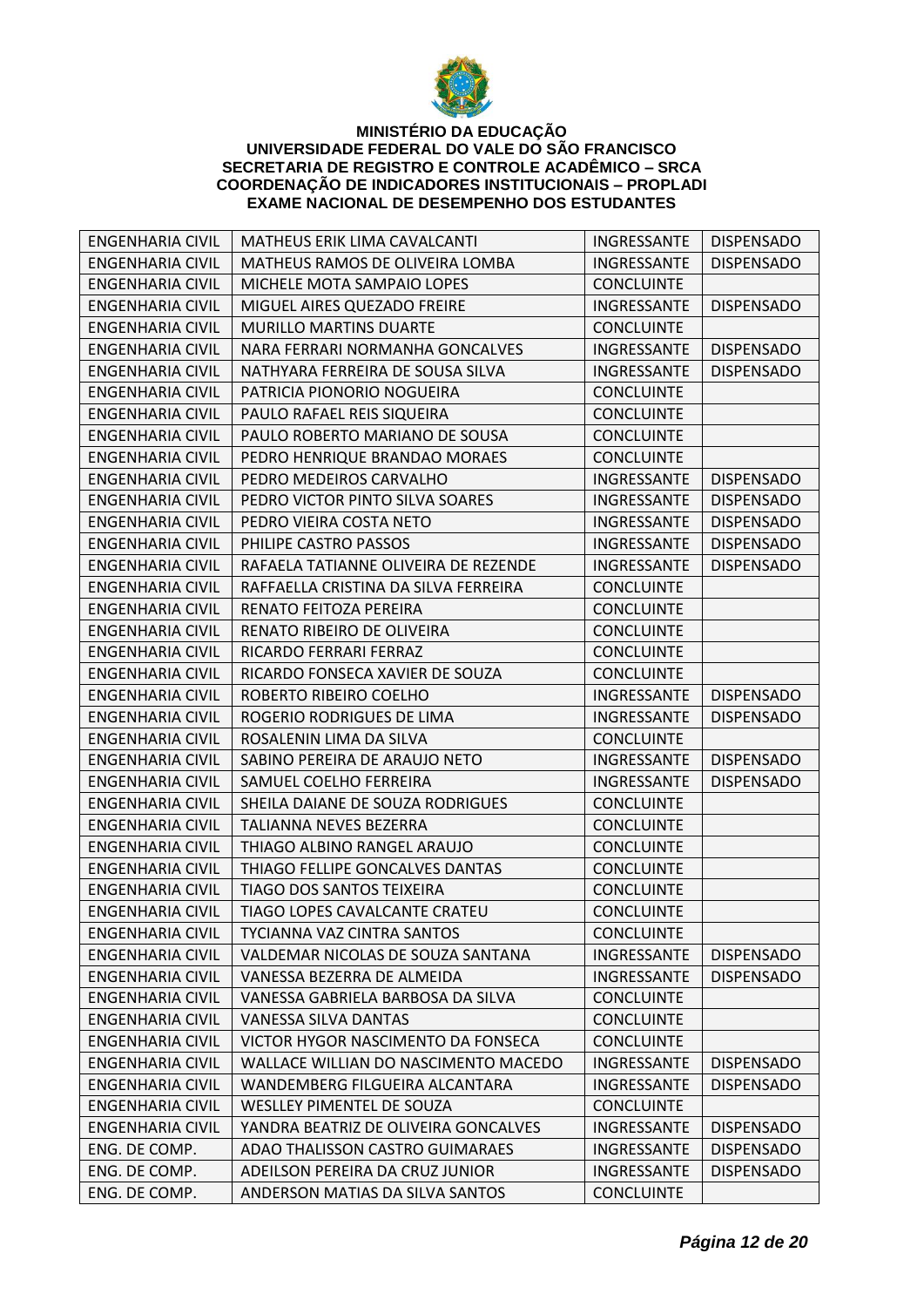

| ENG. DE COMP. | <b>ANDRE GONCALVES MARTINS</b>          | <b>INGRESSANTE</b> | <b>DISPENSADO</b> |
|---------------|-----------------------------------------|--------------------|-------------------|
| ENG. DE COMP. | ANDREI ROCHA MIRANDA                    | INGRESSANTE        | <b>DISPENSADO</b> |
| ENG. DE COMP. | ANE KALENA BEZERRA DE ANDRADE ALVES     | INGRESSANTE        | <b>DISPENSADO</b> |
| ENG. DE COMP. | ANTONIO LUCAS SILVA ANDRADE DE CARVALHO | INGRESSANTE        | <b>DISPENSADO</b> |
| ENG. DE COMP. | <b>BRENDO GABRIEL SANTIAGO SOARES</b>   | INGRESSANTE        | <b>DISPENSADO</b> |
| ENG. DE COMP. | BRUNO GUILHERME FREIRE BARROS MIRANDA   | INGRESSANTE        | <b>DISPENSADO</b> |
| ENG. DE COMP. | CARLOS EDUARDO MAURICIO RIBEIRO         | INGRESSANTE        | <b>DISPENSADO</b> |
| ENG. DE COMP. | DAIANE TORRES FEITOSA                   | <b>CONCLUINTE</b>  |                   |
| ENG. DE COMP. | DAISE FARIAS DOS SANTOS                 | <b>CONCLUINTE</b>  |                   |
| ENG. DE COMP. | DANIEL VINICIUS ANDRADE SILVA           | INGRESSANTE        | <b>DISPENSADO</b> |
| ENG. DE COMP. | <b>DANILO GUIRRA DOS SANTOS</b>         | INGRESSANTE        | <b>DISPENSADO</b> |
| ENG. DE COMP. | DAVID LEVY CAVALCANTI DE SA             | INGRESSANTE        | <b>DISPENSADO</b> |
| ENG. DE COMP. | DELIO DE MACEDO GONCALVES               | INGRESSANTE        | <b>DISPENSADO</b> |
| ENG. DE COMP. | ELPIDIO HANS DOS SANTOS LEAO JUNIOR     | INGRESSANTE        | <b>DISPENSADO</b> |
| ENG. DE COMP. | FELIPE LUSTOSA CAVALCANTI DE ANDRADE    | INGRESSANTE        | <b>DISPENSADO</b> |
| ENG. DE COMP. | FELLIPE FREIRE DE OLIVEIRA              | INGRESSANTE        | <b>DISPENSADO</b> |
| ENG. DE COMP. | FERNANDO DE JESUS BAGAGI                | INGRESSANTE        | <b>DISPENSADO</b> |
| ENG. DE COMP. | <b>GABRIEL FIGUEIREDO</b>               | INGRESSANTE        | <b>DISPENSADO</b> |
| ENG. DE COMP. | <b>GABRIEL RAFAEL GOMES</b>             | <b>CONCLUINTE</b>  |                   |
| ENG. DE COMP. | <b>GABRIEL SHOJI SASAKI BUDOIA</b>      | INGRESSANTE        | <b>DISPENSADO</b> |
| ENG. DE COMP. | GABRIELA MIRANDA DE SOUZA LEITE         | INGRESSANTE        | <b>DISPENSADO</b> |
| ENG. DE COMP. | <b>GENIVAL ROCHA MACHADO</b>            | <b>CONCLUINTE</b>  |                   |
| ENG. DE COMP. | GEORGIA VIRGINNYA DE HOLANDA OLIVEIRA   | INGRESSANTE        | <b>DISPENSADO</b> |
| ENG. DE COMP. | ICARO CAINAA GALDINO DOS SANTOS         | INGRESSANTE        | <b>DISPENSADO</b> |
| ENG. DE COMP. | JADSON RONNIERY MARTINS DA COSTA        | INGRESSANTE        | <b>DISPENSADO</b> |
| ENG. DE COMP. | JOAO ALVES SILVA JUNIOR                 | INGRESSANTE        | <b>DISPENSADO</b> |
| ENG. DE COMP. | JOAO GABRIEL AGUIAR COSTA               | INGRESSANTE        | <b>DISPENSADO</b> |
| ENG. DE COMP. | JOAO MANOEL HUNGRIA LIMA                | INGRESSANTE        | <b>DISPENSADO</b> |
| ENG. DE COMP. | JOAO VICTOR LOPES LEAL                  | INGRESSANTE        | <b>DISPENSADO</b> |
| ENG. DE COMP. | JONAS ANTONIO BONFIM PEREIRA            | INGRESSANTE        | <b>DISPENSADO</b> |
| ENG. DE COMP. | <b>JONAS HENRIQUE ALVES RODRIGUES</b>   | <b>CONCLUINTE</b>  |                   |
| ENG. DE COMP. | JOSE BISPO DE FRANCA NETO               | INGRESSANTE        | <b>DISPENSADO</b> |
| ENG. DE COMP. | JULIO CAUAN ARAUJO MARIANO              | INGRESSANTE        | <b>DISPENSADO</b> |
| ENG. DE COMP. | JULIO CESAR DE AGUIAR EUGENIO           | INGRESSANTE        | <b>DISPENSADO</b> |
| ENG. DE COMP. | LEON ARIAN GALINDO CUNHA                | INGRESSANTE        | <b>DISPENSADO</b> |
| ENG. DE COMP. | LEONARDO CAVALCANTE DO PRADO            | <b>CONCLUINTE</b>  |                   |
| ENG. DE COMP. | LEONARDO JOSE SOARES SOUZA              | INGRESSANTE        | <b>DISPENSADO</b> |
| ENG. DE COMP. | LUCAS DA SILVA LEITE                    | INGRESSANTE        | <b>DISPENSADO</b> |
| ENG. DE COMP. | <b>MANOEL MACEDO RODRIGUES BAIA</b>     | INGRESSANTE        | <b>DISPENSADO</b> |
| ENG. DE COMP. | <b>MARCIO LEMOS DIAS</b>                | INGRESSANTE        | <b>DISPENSADO</b> |
| ENG. DE COMP. | <b>MARLON CAMPOS PEREIRA</b>            | INGRESSANTE        | <b>DISPENSADO</b> |
| ENG. DE COMP. | <b>MATHEUS FIGUEREDO BISPO</b>          | INGRESSANTE        | <b>DISPENSADO</b> |
| ENG. DE COMP. | MATHEUS VARGAS DOS SANTOS ALMEIDA       | INGRESSANTE        | <b>DISPENSADO</b> |
| ENG. DE COMP. | MATHEUS VINICIUS RODRIGUES VALADARES B. | INGRESSANTE        | <b>DISPENSADO</b> |
| ENG. DE COMP. | PABLO GABRIEL DA SILVA SANTOS           | INGRESSANTE        | <b>DISPENSADO</b> |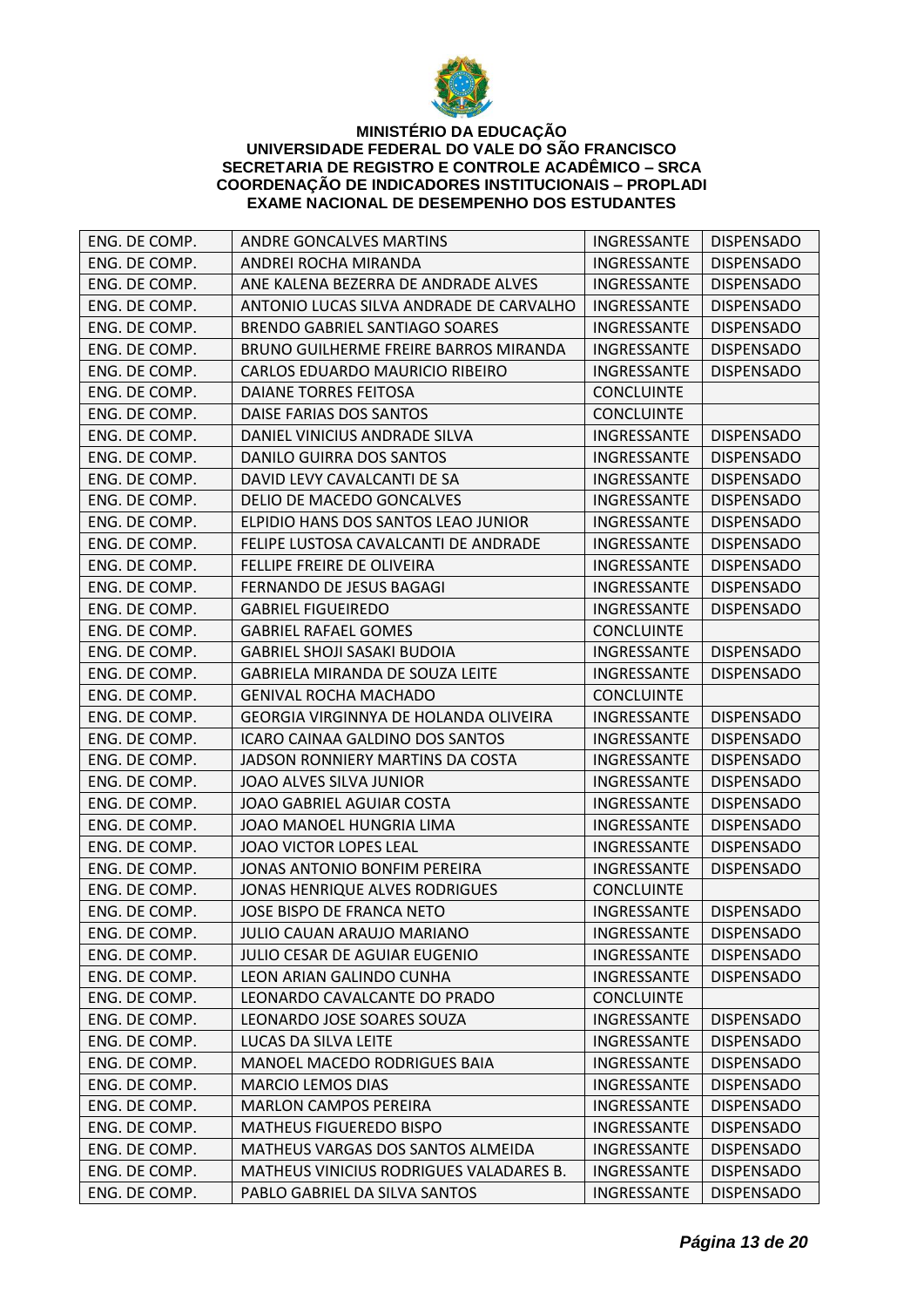

| ENG. DE COMP. | PATRICK MICHEL SOBREIRA SANTOS          | <b>CONCLUINTE</b>        |                   |
|---------------|-----------------------------------------|--------------------------|-------------------|
| ENG. DE COMP. | PAULO FERNANDO TAVARES FILHO            | <b>CONCLUINTE</b>        |                   |
| ENG. DE COMP. | PEDRO HENRIQUE FERREIRA AMORIM DA SILVA | INGRESSANTE              | <b>DISPENSADO</b> |
| ENG. DE COMP. | <b>RAMON BARROS GOMES</b>               | INGRESSANTE              | <b>DISPENSADO</b> |
| ENG. DE COMP. | RAMON BRITO CARVALHO                    | <b>CONCLUINTE</b>        |                   |
| ENG. DE COMP. | RENAN COSTA ALENCAR                     | <b>CONCLUINTE</b>        |                   |
| ENG. DE COMP. | RHAISSA BARBOSA VASCONCELOS             | INGRESSANTE              | <b>DISPENSADO</b> |
| ENG. DE COMP. | ROGERIO ROBSON SACCONI                  | <b>CONCLUINTE</b>        |                   |
| ENG. DE COMP. | SAMUEL AMORIM VIEIRA                    | INGRESSANTE              | <b>DISPENSADO</b> |
| ENG. DE COMP. | THIAGO GERSON SILVA DOS SANTOS          | <b>CONCLUINTE</b>        |                   |
| ENG. DE COMP. | VICTOR AUGUSTO MEDEIROS BALBINO         | INGRESSANTE              | <b>DISPENSADO</b> |
| ENG. DE COMP. | VINICIUS REIS DE LEMOS                  | INGRESSANTE              | <b>DISPENSADO</b> |
| ENG. DE COMP. | WILLIAMES MATHEUS MALAQUIAS DA SILVA    | INGRESSANTE              | <b>DISPENSADO</b> |
| ENG. DE COMP. | <b>WMYRLEY BARBOSA GONCALVES</b>        | INGRESSANTE              | <b>DISPENSADO</b> |
| ENG. DE COMP. | YAN ANDERSON CONCEICAO PINHEIRO LIMA    | INGRESSANTE              | <b>DISPENSADO</b> |
| ENG. DE PROD. | AILTON ABEL RODRIGUES SANTOS            | <b>CONCLUINTE</b>        |                   |
| ENG. DE PROD. | ALAN CARLOS BARROSO ROCHA DE CARVALHO   | INGRESSANTE              | <b>DISPENSADO</b> |
| ENG. DE PROD. | ALEXANDRE BRANDAO TEIXEIRA DE F.        | INGRESSANTE              | <b>DISPENSADO</b> |
| ENG. DE PROD. | ALISSON BRUNO PEIXOTO DOS SANTOS        | INGRESSANTE              | <b>DISPENSADO</b> |
| ENG. DE PROD. | ALYSSON DOS SANTOS BOMFIM               | <b>INGRESSANTE</b>       | <b>DISPENSADO</b> |
| ENG. DE PROD. | ALYSSON LORRAN MARTINS CUSTODIO         | INGRESSANTE              | <b>DISPENSADO</b> |
| ENG. DE PROD. | ANANDA MARIA RODRIGUES ARAUJO           | INGRESSANTE              | <b>DISPENSADO</b> |
| ENG. DE PROD. | ANDERSON GABRIEL MACEDO SILVA           | INGRESSANTE              | <b>DISPENSADO</b> |
| ENG. DE PROD. | ANDRE LUIZ SILVA SARAIVA                | INGRESSANTE              | <b>DISPENSADO</b> |
| ENG. DE PROD. | ANTONIO FERNANDO SOARES DE ALMEIDA F.   | <b>CONCLUINTE</b>        |                   |
| ENG. DE PROD. | AUGUSTO CESAR SILVA OLIVEIRA            | INGRESSANTE              | <b>DISPENSADO</b> |
| ENG. DE PROD. | <b>BRUNO HENRIQUE ALVES DOS SANTOS</b>  | INGRESSANTE              | <b>DISPENSADO</b> |
| ENG. DE PROD. | CAROLINE BORGES DO NASCIMENTO           | INGRESSANTE              | <b>DISPENSADO</b> |
| ENG. DE PROD. | CIRO HENRIQUE DE ARAUJO FERNANDES       | <b>CONCLUINTE</b>        |                   |
| ENG. DE PROD. | DANIELE BARROS DE SOUZA                 | <b>CONCLUINTE</b>        |                   |
| ENG. DE PROD. | DANILLO MORENO MACEDO OLIVEIRA          | <b>CONCLUINTE</b>        |                   |
| ENG. DE PROD. | DENISE FREIRE DA SILVA                  | INGRESSANTE              | <b>DISPENSADO</b> |
| ENG. DE PROD. | EDDIE BRENNO BARBOSA SOUZA              | INGRESSANTE   DISPENSADO |                   |
| ENG. DE PROD. | EDVALDO MIRANDA DE FREITAS JUNIOR       | <b>CONCLUINTE</b>        |                   |
| ENG. DE PROD. | ELVIS GUSTAVO SILVA ARAUJO              | INGRESSANTE              | <b>DISPENSADO</b> |
| ENG. DE PROD. | ERYAN FELIPE QUEIROZ DE MORAIS          | INGRESSANTE              | <b>DISPENSADO</b> |
| ENG. DE PROD. | EVELYN MARIANA BRAGA DE SOUZA           | INGRESSANTE              | <b>DISPENSADO</b> |
| ENG. DE PROD. | FILIPE MATHEUS CRATEU DE FREITAS        | INGRESSANTE              | <b>DISPENSADO</b> |
| ENG. DE PROD. | FRANCISCO JOSE DE SOUZA OLIVEIRA        | <b>CONCLUINTE</b>        |                   |
| ENG. DE PROD. | <b>GABRIELA DE CARVALHO POLAC</b>       | INGRESSANTE              | <b>DISPENSADO</b> |
| ENG. DE PROD. | GETULIO SILVINO PEREIRA DA SILVA        | INGRESSANTE              | <b>DISPENSADO</b> |
| ENG. DE PROD. | <b>HEITOR CARVALHO AMARO BITU</b>       | INGRESSANTE              | <b>DISPENSADO</b> |
| ENG. DE PROD. | HERBET MOUZE RODRIGUES NETO             | INGRESSANTE              | <b>DISPENSADO</b> |
| ENG. DE PROD. | IAGO NUNES ROSA SOUZA                   | INGRESSANTE              | <b>DISPENSADO</b> |
| ENG. DE PROD. | JAELSON PINTO DA SILVA                  | INGRESSANTE              | <b>DISPENSADO</b> |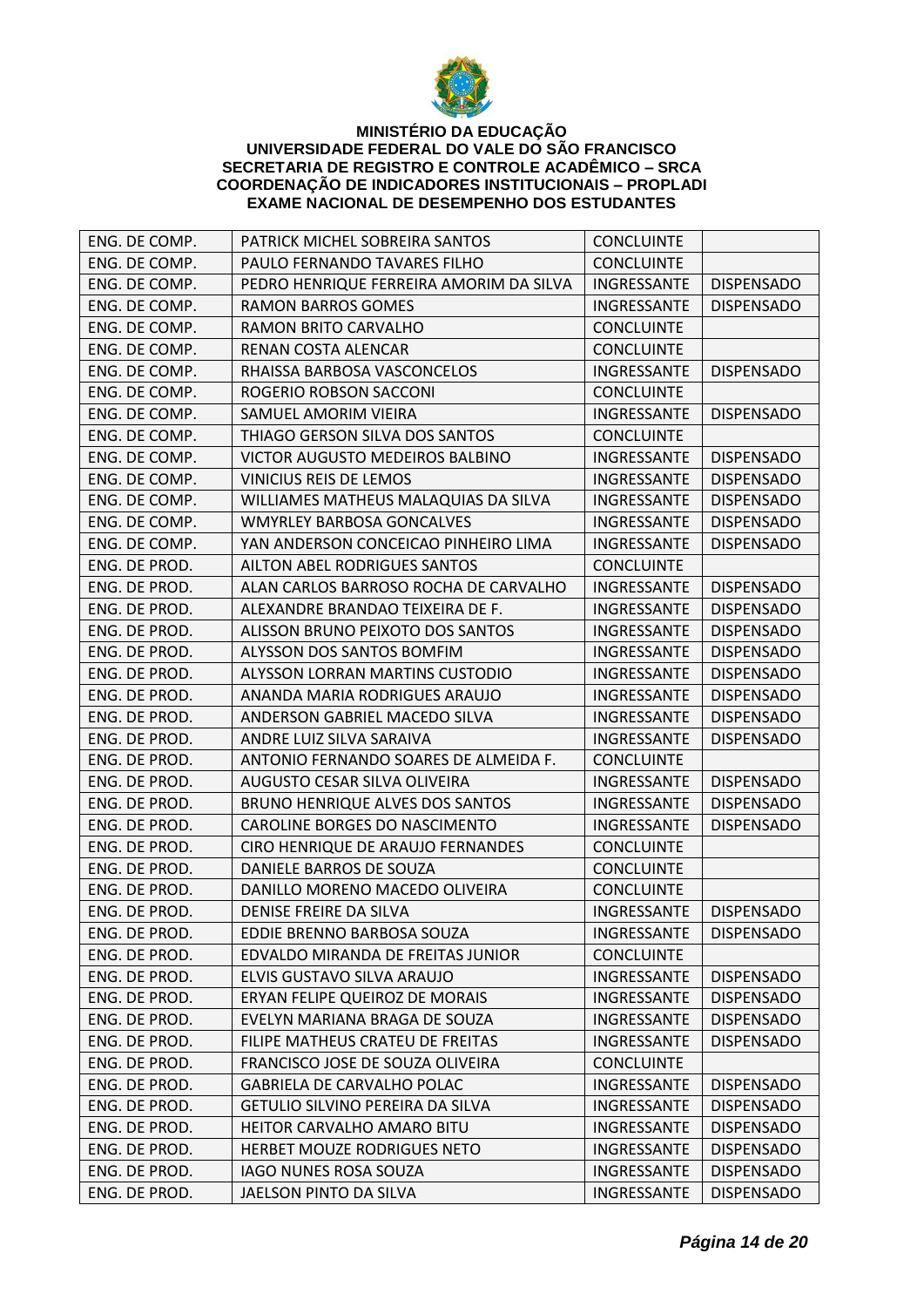

| ENG. DE PROD. | JAMMYS ZACARIAS RODRIGUES GUERRA      | <b>CONCLUINTE</b>        |                   |
|---------------|---------------------------------------|--------------------------|-------------------|
| ENG. DE PROD. | JESSICA LARISSA DA SILVA LIMA         | INGRESSANTE              | <b>DISPENSADO</b> |
| ENG. DE PROD. | JOAO DE OLIVEIRA NEVES NETO           | INGRESSANTE              | <b>DISPENSADO</b> |
| ENG. DE PROD. | JOAO PEREIRA DA COSTA NETO            | INGRESSANTE              | <b>DISPENSADO</b> |
| ENG. DE PROD. | JOAO VITOR FERNANDES DE SA            | INGRESSANTE              | <b>DISPENSADO</b> |
| ENG. DE PROD. | KITERIA LUCIANA SANTOS FERREIRA       | INGRESSANTE              | <b>DISPENSADO</b> |
| ENG. DE PROD. | LARA BEATRIZ SOARES VITAL             | INGRESSANTE              | <b>DISPENSADO</b> |
| ENG. DE PROD. | LARA KATARINA PEREIRA DE MOURA        | INGRESSANTE              | <b>DISPENSADO</b> |
| ENG. DE PROD. | LARISSA GOMES MORAES                  | <b>CONCLUINTE</b>        |                   |
| ENG. DE PROD. | LARISSA VIEIRA DA SILVA               | INGRESSANTE              | <b>DISPENSADO</b> |
| ENG. DE PROD. | LAYLA GONCALVES EVANGELISTA           | INGRESSANTE              | <b>DISPENSADO</b> |
| ENG. DE PROD. | LEONARDO DIAS DE SANTANA NETO         | <b>CONCLUINTE</b>        |                   |
| ENG. DE PROD. | LEONARDO MENDES AMANCIO               | <b>CONCLUINTE</b>        |                   |
| ENG. DE PROD. | LINCOLN NUNES SOLANO                  | <b>CONCLUINTE</b>        |                   |
| ENG. DE PROD. | LIZANDRA DUARTE COSTA                 | INGRESSANTE              | <b>DISPENSADO</b> |
| ENG. DE PROD. | MANUELLA PAES GUEDES SILVA DE LIMA    | INGRESSANTE              | <b>DISPENSADO</b> |
| ENG. DE PROD. | MARCO ANTONIO SILVA DE CASTRO         | INGRESSANTE              | <b>DISPENSADO</b> |
| ENG. DE PROD. | MARIA EDUARDA NASCIMENTO MELO         | INGRESSANTE              | <b>DISPENSADO</b> |
| ENG. DE PROD. | MARIANA BRANDAO DE ALENCAR E SA       | INGRESSANTE              | <b>DISPENSADO</b> |
| ENG. DE PROD. | MARINA DE PAULA SOARES                | <b>CONCLUINTE</b>        |                   |
| ENG. DE PROD. | MATHEUS GABRIEL PINHEIRO ALVES        | INGRESSANTE              | <b>DISPENSADO</b> |
| ENG. DE PROD. | <b>MATHEUS ROCHA LIBORIO</b>          | INGRESSANTE              | <b>DISPENSADO</b> |
| ENG. DE PROD. | MAYCKLLA RANDREA RIBEIRO GUEDES DA P. | <b>CONCLUINTE</b>        |                   |
| ENG. DE PROD. | MIKAELY FELIX ARAUJO                  | INGRESSANTE              | <b>DISPENSADO</b> |
| ENG. DE PROD. | <b>OZIEL NUNES DE SOUZA</b>           | INGRESSANTE              | <b>DISPENSADO</b> |
| ENG. DE PROD. | PALOMA TAINAH CAMPOS OLIVEIRA         | <b>CONCLUINTE</b>        |                   |
| ENG. DE PROD. | PATRICIA SANTOS QUIRINO               | INGRESSANTE              | <b>DISPENSADO</b> |
| ENG. DE PROD. | PEDRO PAES GUEDES SILVA DE LIMA       | INGRESSANTE              | <b>DISPENSADO</b> |
| ENG. DE PROD. | PEDRO THIAGO ROCHA DE ALMEIDA         | INGRESSANTE              | <b>DISPENSADO</b> |
| ENG. DE PROD. | PEDRO VIEIRA SOUZA SANTOS             | <b>CONCLUINTE</b>        |                   |
| ENG. DE PROD. | RAFAELA KANANDA DE BRITO ALMEIDA      | INGRESSANTE              | <b>DISPENSADO</b> |
| ENG. DE PROD. | RAYSSA LYSSANDRA BRITO SILVA          | INGRESSANTE              | <b>DISPENSADO</b> |
| ENG. DE PROD. | RENATO AMERICO DE CARVALHO LOPES      | INGRESSANTE   DISPENSADO |                   |
| ENG. DE PROD. | RIC MARCEL LIMA DE SOUZA              | <b>CONCLUINTE</b>        |                   |
| ENG. DE PROD. | TAINARA NADINY DA SILVA PEREIRA       | <b>CONCLUINTE</b>        |                   |
| ENG. DE PROD. | <b>TAYLLEN FRANCIELI DIAS EMIDIO</b>  | <b>CONCLUINTE</b>        |                   |
| ENG. DE PROD. | THAMIRES CAMILA TAVARES DE OLIVEIRA   | <b>CONCLUINTE</b>        |                   |
| ENG. DE PROD. | VANUBIA PEREIRA MARQUES               | INGRESSANTE              | <b>DISPENSADO</b> |
| ENG. DE PROD. | VICTOR DE CASTRO BRAGA                | INGRESSANTE              | <b>DISPENSADO</b> |
| ENG. DE PROD. | VICTOR HUGO ALENCAR GRANJA            | <b>CONCLUINTE</b>        |                   |
| ENG. DE PROD. | VITOR SILVA MIRANDA                   | <b>CONCLUINTE</b>        |                   |
| ENG. DE PROD. | WANESKA EDUARDA LOPES PIRES           | <b>CONCLUINTE</b>        |                   |
| ENG. DE PROD. | WILLIAM WENDEL RICHARDSON DE SOUZA J. | <b>CONCLUINTE</b>        |                   |
| ENG. ELETRICA | ALANA FIGUEIREDO CAMPOS               | INGRESSANTE              | <b>DISPENSADO</b> |
| ENG. ELETRICA | ALLEN MAGALHAES PEREIRA               | <b>CONCLUINTE</b>        |                   |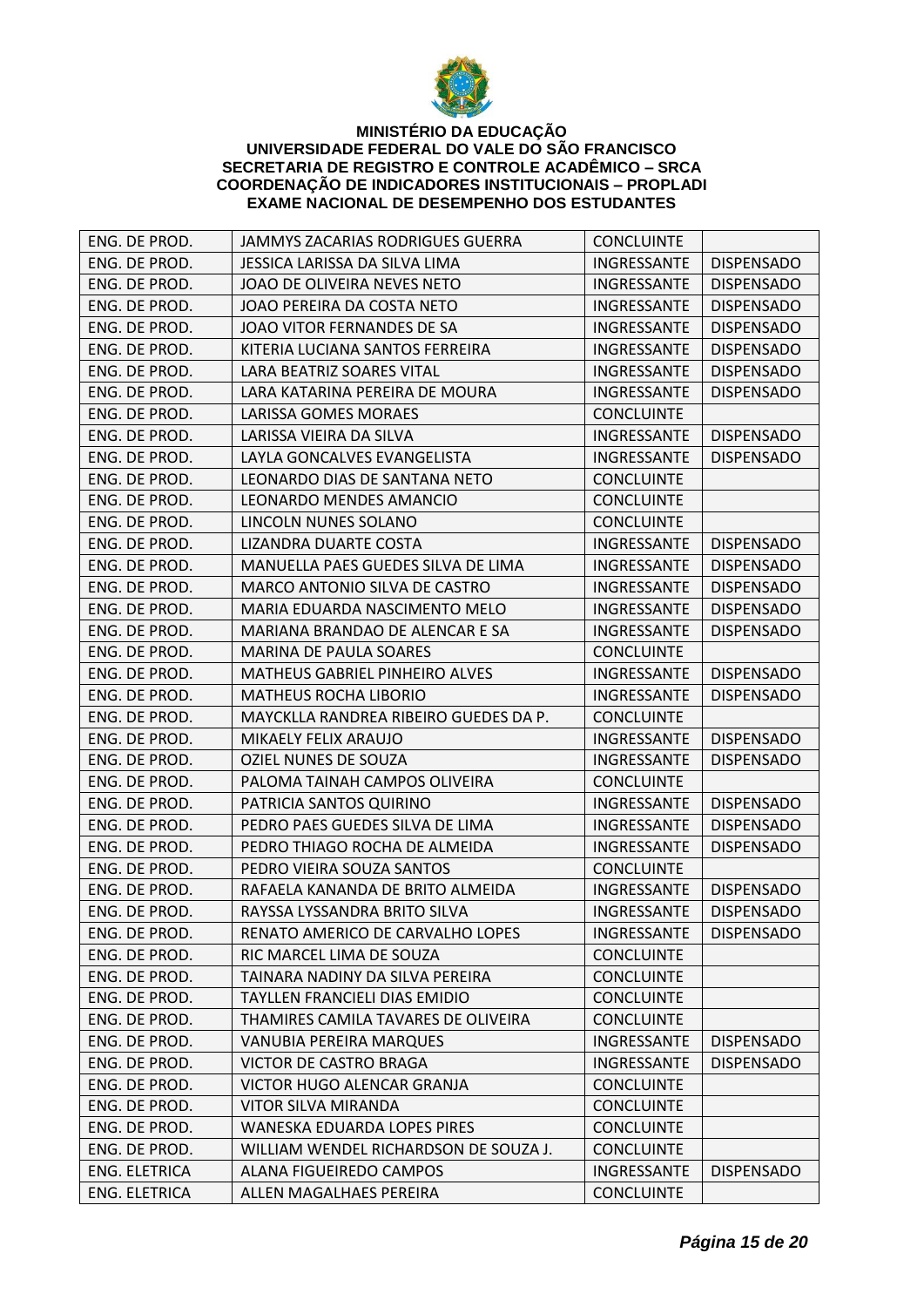

| ENG. ELETRICA        | ALVARO LUIS SOUZA PEREIRA SOARES          | <b>INGRESSANTE</b>       | <b>DISPENSADO</b> |
|----------------------|-------------------------------------------|--------------------------|-------------------|
| <b>ENG. ELETRICA</b> | ANDRE COELHO MENEZES                      | <b>CONCLUINTE</b>        |                   |
| <b>ENG. ELETRICA</b> | ANTONIO RICARDO RODRIGUES DA SILVA        | <b>CONCLUINTE</b>        |                   |
| <b>ENG. ELETRICA</b> | ARIAGILDO SOUZA LINS                      | INGRESSANTE              | <b>DISPENSADO</b> |
| <b>ENG. ELETRICA</b> | ARY ALLAN SOUZA LINS                      | INGRESSANTE              | <b>DISPENSADO</b> |
| <b>ENG. ELETRICA</b> | AUDENOR DOS SANTOS RIBEIRO JUNIOR         | <b>CONCLUINTE</b>        |                   |
| <b>ENG. ELETRICA</b> | BRENDA LORRAINY SILVA OLIVEIRA            | INGRESSANTE              | <b>DISPENSADO</b> |
| <b>ENG. ELETRICA</b> | <b>CHARLES FREUD ALVES BARBOSA JUNIOR</b> | <b>CONCLUINTE</b>        |                   |
| <b>ENG. ELETRICA</b> | DANIEL LEANDRO DE SOUZA GUIMARAES         | INGRESSANTE              | <b>DISPENSADO</b> |
| <b>ENG. ELETRICA</b> | DANIEL SIMIAO NUNES OLIVEIRA              | <b>CONCLUINTE</b>        |                   |
| <b>ENG. ELETRICA</b> | DANIELLY MAYARA ALVES DA SILVA            | INGRESSANTE              | <b>DISPENSADO</b> |
| <b>ENG. ELETRICA</b> | DAVI PEREIRA DE SOUZA                     | INGRESSANTE              | <b>DISPENSADO</b> |
| <b>ENG. ELETRICA</b> | DEBORAH NOGUEIRA CORDEIRO                 | INGRESSANTE              | <b>DISPENSADO</b> |
| <b>ENG. ELETRICA</b> | EDIVAL CARVALHO DA SILVA                  | <b>CONCLUINTE</b>        |                   |
| <b>ENG. ELETRICA</b> | <b>EDREY GABRIEL OLIVEIRA MARTINS</b>     | INGRESSANTE              | <b>DISPENSADO</b> |
| ENG. ELETRICA        | EDUARDO DE FARIAS COELHO                  | INGRESSANTE              | <b>DISPENSADO</b> |
| ENG. ELETRICA        | EVERALDO LIBORIO DIAS FILHO               | INGRESSANTE              | <b>DISPENSADO</b> |
| <b>ENG. ELETRICA</b> | FELIPE PEREIRA EVANGELISTA                | <b>CONCLUINTE</b>        |                   |
| <b>ENG. ELETRICA</b> | FERNANDA SANTANA RODRIGUES                | INGRESSANTE              | <b>DISPENSADO</b> |
| <b>ENG. ELETRICA</b> | <b>FILIPE DE CARVALHO MATTOS</b>          | <b>CONCLUINTE</b>        |                   |
| <b>ENG. ELETRICA</b> | GIL GLEITSON SANTOS EVANGELISTA DE C.     | <b>CONCLUINTE</b>        |                   |
| ENG. ELETRICA        | <b>GILSON NOVAES BORGES</b>               | <b>CONCLUINTE</b>        |                   |
| <b>ENG. ELETRICA</b> | <b>GIOVANA RIBEIRO PEIXOTO ROCHA</b>      | INGRESSANTE              | <b>DISPENSADO</b> |
| <b>ENG. ELETRICA</b> | GIOVANNI ANTHERRELI LIMA DA SILVA         | INGRESSANTE              | <b>DISPENSADO</b> |
| <b>ENG. ELETRICA</b> | <b>GUSTAVO HENRIQUE LINS SILVA</b>        | <b>CONCLUINTE</b>        |                   |
| <b>ENG. ELETRICA</b> | HEIDE LUISA MACEDO CAVALCANTI             | INGRESSANTE              | <b>DISPENSADO</b> |
| ENG. ELETRICA        | HENRIQUE VIEIRA MAGALHAES                 | INGRESSANTE              | <b>DISPENSADO</b> |
| <b>ENG. ELETRICA</b> | <b>ISAQUE RODRIGUES DE CASTRO</b>         | <b>CONCLUINTE</b>        |                   |
| <b>ENG. ELETRICA</b> | ITALO FELIPE DE MACEDO LOPES              | INGRESSANTE              | <b>DISPENSADO</b> |
| <b>ENG. ELETRICA</b> | JOANDERSSON NASCIMENTO ALVES              | INGRESSANTE              | <b>DISPENSADO</b> |
| <b>ENG. ELETRICA</b> | JOAO PEDRO ALVES DE MELO RAMOS            | INGRESSANTE              | <b>DISPENSADO</b> |
| <b>ENG. ELETRICA</b> | JOAO VICTOR DA SILVA PACIFICO             | INGRESSANTE              | <b>DISPENSADO</b> |
| <b>ENG. ELETRICA</b> | JOAO VICTOR DE ANDRADE RODRIGUES F.       | INGRESSANTE   DISPENSADO |                   |
| ENG. ELETRICA        | JOAO VICTOR OLIVEIRA DOS SANTOS           | INGRESSANTE              | <b>DISPENSADO</b> |
| ENG. ELETRICA        | JOHNNY NICHOLAS MORAIS LINS               | INGRESSANTE              | <b>DISPENSADO</b> |
| <b>ENG. ELETRICA</b> | JOSE CARLOS DA SILVA PACHECO              | INGRESSANTE              | <b>DISPENSADO</b> |
| ENG. ELETRICA        | <b>JOSE CARNEIRO RIOS JUNIOR</b>          | <b>CONCLUINTE</b>        |                   |
| ENG. ELETRICA        | JULIANA MARTA MARQUES DOS SANTOS          | INGRESSANTE              | <b>DISPENSADO</b> |
| <b>ENG. ELETRICA</b> | <b>KEVNEY GLENN LOPES LIRA</b>            | <b>CONCLUINTE</b>        |                   |
| ENG. ELETRICA        | LEONARDO DA COSTA OLIVEIRA                | <b>CONCLUINTE</b>        |                   |
| ENG. ELETRICA        | LEONARDO KENEDY LEAL BONFIM               | INGRESSANTE              | <b>DISPENSADO</b> |
| <b>ENG. ELETRICA</b> | LUIS FERNANDO DE LIMA ALVES               | <b>CONCLUINTE</b>        |                   |
| ENG. ELETRICA        | MARCOS ANTONIO MIRANDA ARAUJO JUNIOR      | INGRESSANTE              | <b>DISPENSADO</b> |
| ENG. ELETRICA        | <b>MARLON DIEGO PIRES PACHECO</b>         | <b>CONCLUINTE</b>        |                   |
| ENG. ELETRICA        | <b>MATEUS SILVA SANTOS</b>                | INGRESSANTE              | <b>DISPENSADO</b> |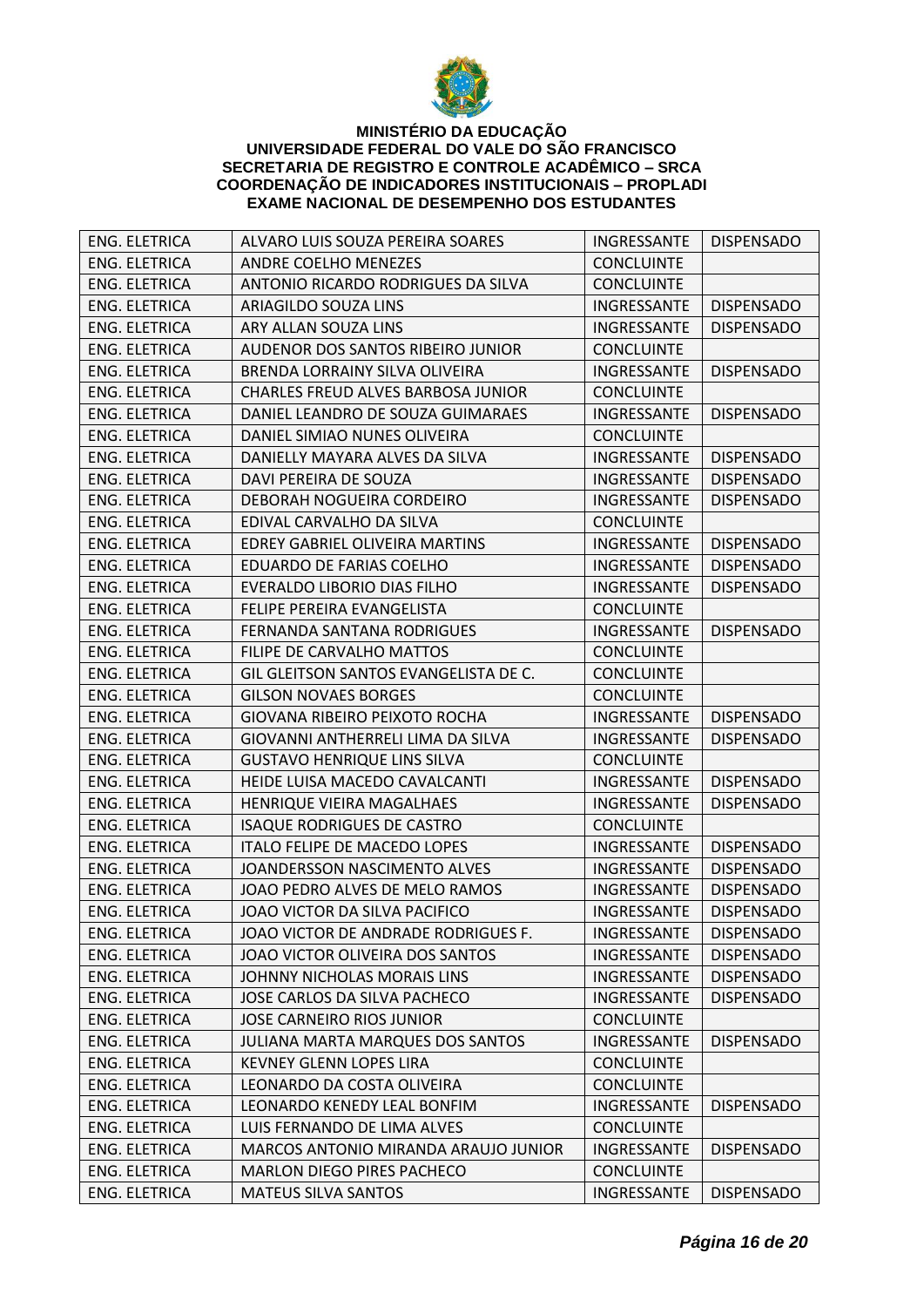

| <b>ENG. ELETRICA</b> | <b>MATHEUS DE JESUS MARQUES</b>      | INGRESSANTE       | <b>DISPENSADO</b> |
|----------------------|--------------------------------------|-------------------|-------------------|
| <b>ENG. ELETRICA</b> | MESSIAS VIEIRA DE CARVALHO MACHADO   | INGRESSANTE       | <b>DISPENSADO</b> |
| ENG. ELETRICA        | NILO DE OLIVEIRA DANTAS NETO         | <b>CONCLUINTE</b> |                   |
| <b>ENG. ELETRICA</b> | NYKASSIA RODRIGUES COELHO            | INGRESSANTE       | <b>DISPENSADO</b> |
| <b>ENG. ELETRICA</b> | PARLA MARIANA FERREIRA DA SILVA      | INGRESSANTE       | <b>DISPENSADO</b> |
| <b>ENG. ELETRICA</b> | PEDRO HENRIQUE DE ARAUJO             | INGRESSANTE       | <b>DISPENSADO</b> |
| <b>ENG. ELETRICA</b> | RAIRIS DE CASTRO HENRIQUE BEZERRA    | INGRESSANTE       | <b>DISPENSADO</b> |
| <b>ENG. ELETRICA</b> | RAISSA MARIA GOMES SANTOS            | INGRESSANTE       | <b>DISPENSADO</b> |
| <b>ENG. ELETRICA</b> | RANNA OLIVEIRA MARTINS               | INGRESSANTE       | <b>DISPENSADO</b> |
| <b>ENG. ELETRICA</b> | REBECCA MARTINS DE BARROS CAVALCANTI | INGRESSANTE       | <b>DISPENSADO</b> |
| <b>ENG. ELETRICA</b> | RENATA SUELLEN ANJOS DA SILVA        | INGRESSANTE       | <b>DISPENSADO</b> |
| <b>ENG. ELETRICA</b> | RENATO SANTANA RIBEIRO JUNIOR        | <b>CONCLUINTE</b> |                   |
| <b>ENG. ELETRICA</b> | RODOLFO NUNES PARENTE                | <b>CONCLUINTE</b> |                   |
| <b>ENG. ELETRICA</b> | RODRIGO SANTOS GONCALVES             | <b>CONCLUINTE</b> |                   |
| ENG. ELETRICA        | SALVADOR DE MATOS RIBEIRO NETO       | INGRESSANTE       | <b>DISPENSADO</b> |
| ENG. ELETRICA        | SANDRO DA SILVA COELHO               | INGRESSANTE       | <b>DISPENSADO</b> |
| <b>ENG. ELETRICA</b> | <b>SANIDIO MARTINS SOARES</b>        | INGRESSANTE       | <b>DISPENSADO</b> |
| <b>ENG. ELETRICA</b> | STEFFANY DA SILVA RIBEIRO            | INGRESSANTE       | <b>DISPENSADO</b> |
| <b>ENG. ELETRICA</b> | TEODORO GOMES DA SILVA FILHO         | <b>CONCLUINTE</b> |                   |
| <b>ENG. ELETRICA</b> | THALES RODRIGUES DE AZEVEDO          | <b>CONCLUINTE</b> |                   |
| <b>ENG. ELETRICA</b> | UILMO CARNEIRO DE OLIVEIRA           | <b>CONCLUINTE</b> |                   |
| <b>ENG. ELETRICA</b> | VICTOR LIMA DE PAIVA FREITAS         | INGRESSANTE       | <b>DISPENSADO</b> |
| <b>ENG. ELETRICA</b> | VICTORIA MENEZES PLANZO DE OLIVEIRA  | INGRESSANTE       | <b>DISPENSADO</b> |
| <b>ENG. ELETRICA</b> | <b>VINICIUS DA SILVA MARQUES</b>     | INGRESSANTE       | <b>DISPENSADO</b> |
| <b>ENG. ELETRICA</b> | VINICIUS PEREIRA LOPES DA SILVA      | INGRESSANTE       | <b>DISPENSADO</b> |
| <b>ENG. ELETRICA</b> | WASHINGTON LUCAS DE ANDRADE COSTA    | INGRESSANTE       | <b>DISPENSADO</b> |
| <b>ENG. ELETRICA</b> | WESLEY JERRY DE ANDRADE COSTA        | INGRESSANTE       | <b>DISPENSADO</b> |
| ENG. MECANICA        | ALBERDAN GOMES BEZERRA DE MENEZES    | INGRESSANTE       | <b>DISPENSADO</b> |
| ENG. MECANICA        | ALDO MATHEUS COELHO FREIRE           | INGRESSANTE       | <b>DISPENSADO</b> |
| ENG. MECANICA        | ALEXANDRE DA SILVA RIBEIRO           | INGRESSANTE       | <b>DISPENSADO</b> |
| ENG. MECANICA        | ALISSON SANTOS DE LIMA               | <b>CONCLUINTE</b> |                   |
| ENG. MECANICA        | AMANDA ROCHA                         | <b>CONCLUINTE</b> |                   |
| ENG. MECANICA        | ANDRE FELIPE LIRA AMORIM             | <b>CONCLUINTE</b> |                   |
| <b>ENG. MECANICA</b> | ANTONIO PEDRO GOIS MATIAS            | INGRESSANTE       | <b>DISPENSADO</b> |
| ENG. MECANICA        | ANTONIO VALENTIM ROCHA RIBEIRO       | INGRESSANTE       | <b>DISPENSADO</b> |
| ENG. MECANICA        | <b>BRENDO SANTOS SILVA</b>           | INGRESSANTE       | <b>DISPENSADO</b> |
| <b>ENG. MECANICA</b> | CAIO BRANDAO DE OLIVEIRA             | <b>CONCLUINTE</b> |                   |
| <b>ENG. MECANICA</b> | CAIO CESAR GOMES SANTOS              | <b>CONCLUINTE</b> |                   |
| ENG. MECANICA        | CAIO EIJI MIZUKI IDOGAWA             | INGRESSANTE       | <b>DISPENSADO</b> |
| ENG. MECANICA        | CARLOS LEONARDO FEITOSA SIQUEIRA     | <b>CONCLUINTE</b> |                   |
| <b>ENG. MECANICA</b> | CRYSTHIAN GINOLAH LOPES DA SILVA     | INGRESSANTE       | <b>DISPENSADO</b> |
| ENG. MECANICA        | EDUARDO OLIVEIRA DA ROCHA            | INGRESSANTE       | <b>DISPENSADO</b> |
| ENG. MECANICA        | ELIS FERNANDA OLIVEIRA SILVA         | INGRESSANTE       | <b>DISPENSADO</b> |
| ENG. MECANICA        | ELLEN CHRISTINA DE OLIVEIRA ALMEIDA  | INGRESSANTE       | <b>DISPENSADO</b> |
| ENG. MECANICA        | <b>EMILIANO MEIRA</b>                | <b>CONCLUINTE</b> |                   |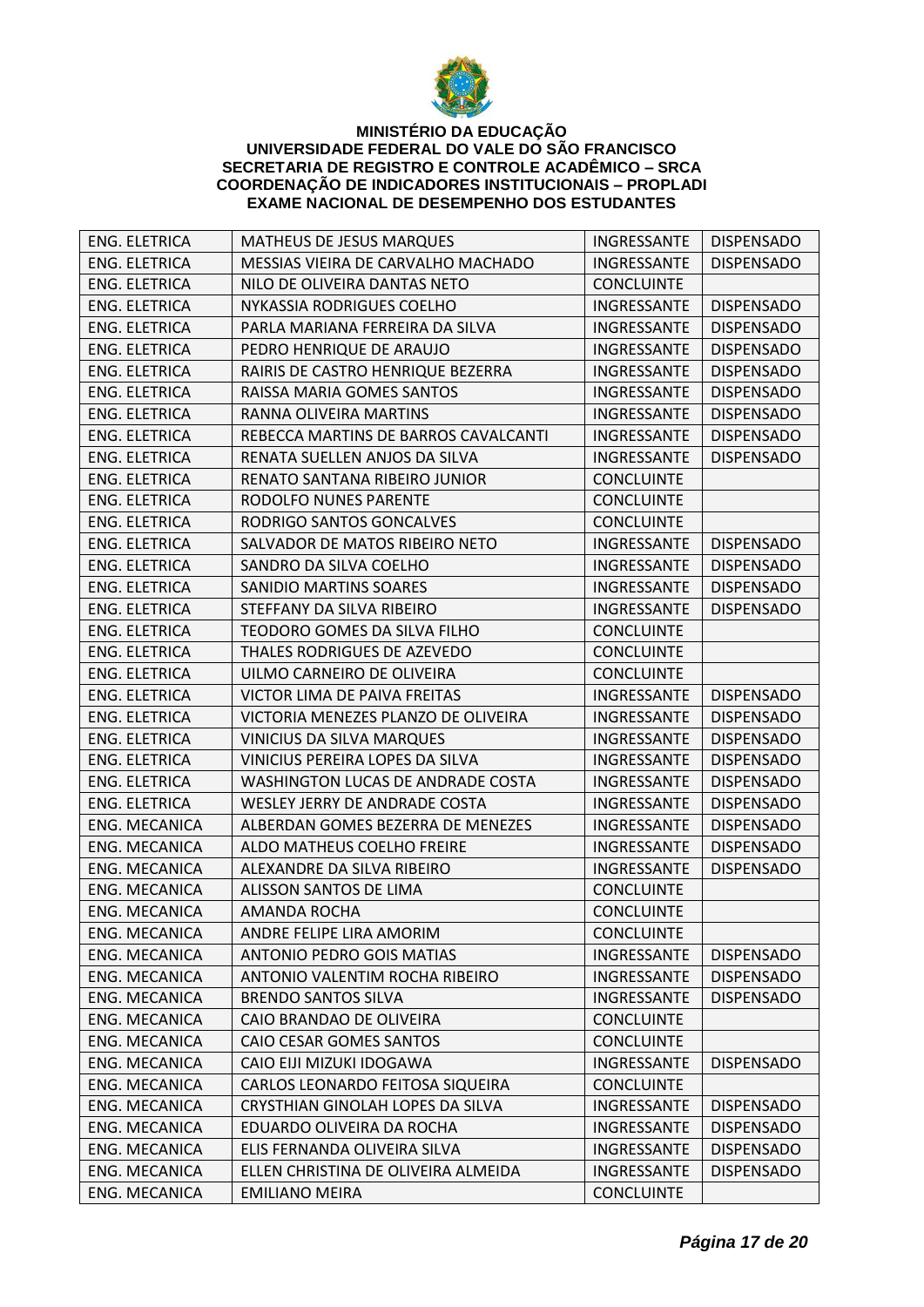

| ENG. MECANICA        | ERICO FEITOSA OLIVEIRA FONTES            | INGRESSANTE        | <b>DISPENSADO</b> |
|----------------------|------------------------------------------|--------------------|-------------------|
| ENG. MECANICA        | FABIANO PINHEIRO DE AMORIM               | <b>CONCLUINTE</b>  |                   |
| ENG. MECANICA        | FELIPE DOS SANTOS ALMEIDA                | <b>CONCLUINTE</b>  |                   |
| ENG. MECANICA        | FERNANDA MAILA PINHEIRO CONDURU          | INGRESSANTE        | <b>DISPENSADO</b> |
| ENG. MECANICA        | FRANCISCO VINICIUS DE SOUSA LEONOR       | INGRESSANTE        | <b>DISPENSADO</b> |
| ENG. MECANICA        | <b>FRANKISON SHEILON SANTOS TORRES</b>   | INGRESSANTE        | <b>DISPENSADO</b> |
| ENG. MECANICA        | <b>GABRIEL AFONSO SOBRINHO DO AMARAL</b> | INGRESSANTE        | <b>DISPENSADO</b> |
| ENG. MECANICA        | <b>GABRIEL DE SOUSA TORRES</b>           | INGRESSANTE        | <b>DISPENSADO</b> |
| ENG. MECANICA        | <b>GABRIEL NASCIMENTO CARVALHO</b>       | INGRESSANTE        | <b>DISPENSADO</b> |
| ENG. MECANICA        | <b>GARDENIA NOGUEIRA CAMPOS</b>          | INGRESSANTE        | <b>DISPENSADO</b> |
| ENG. MECANICA        | <b>GEOVANE SOARES DA SILVA</b>           | <b>CONCLUINTE</b>  |                   |
| ENG. MECANICA        | <b>GUILHERME MARQUES DOS SANTOS</b>      | INGRESSANTE        | <b>DISPENSADO</b> |
| ENG. MECANICA        | <b>GUSTAVO OLIVEIRA RODRIGUES</b>        | <b>CONCLUINTE</b>  |                   |
| ENG. MECANICA        | <b>HURI FALCAO RIBEIRO</b>               | INGRESSANTE        | <b>DISPENSADO</b> |
| ENG. MECANICA        | <b>ITALO CAROLINO SANTANA PIRES</b>      | <b>CONCLUINTE</b>  |                   |
| ENG. MECANICA        | <b>ITALO SOUZA SANTOS</b>                | INGRESSANTE        | <b>DISPENSADO</b> |
| ENG. MECANICA        | JADE ARIEL GALINDO CUNHA                 | INGRESSANTE        | <b>DISPENSADO</b> |
| ENG. MECANICA        | JASLEY SIQUEIRA GONCALVES                | <b>CONCLUINTE</b>  |                   |
| ENG. MECANICA        | JO ANIZIO DE SA                          | INGRESSANTE        | <b>DISPENSADO</b> |
| ENG. MECANICA        | JOAO PAULO FRANCO TORRES GONCALVES       | INGRESSANTE        | <b>DISPENSADO</b> |
| ENG. MECANICA        | JOAO VIEIRA PEIXOTO JUNIOR               | <b>CONCLUINTE</b>  |                   |
| ENG. MECANICA        | JOAQUIM GUERQ MARDONHO RODRIGUES B.      | INGRESSANTE        | <b>DISPENSADO</b> |
| ENG. MECANICA        | JOELTOM SOUZA ARANHA                     | INGRESSANTE        | <b>DISPENSADO</b> |
| ENG. MECANICA        | JONATHAN UITALLO SILVA SANTOS            | <b>CONCLUINTE</b>  |                   |
| ENG. MECANICA        | JOSE CARLOS DA COSTA FILHO               | INGRESSANTE        | <b>DISPENSADO</b> |
| ENG. MECANICA        | JOSE FREIRE DE OLIVEIRA NETO             | INGRESSANTE        | <b>DISPENSADO</b> |
| ENG. MECANICA        | JOSE NEWTON GONCALVES DE SOUZA JUNIOR    | <b>INGRESSANTE</b> | <b>DISPENSADO</b> |
| ENG. MECANICA        | JOSE RAUL PEREIRA CAMBUI                 | <b>CONCLUINTE</b>  |                   |
| ENG. MECANICA        | JOSUE PEREIRA DA COSTA JUNIOR            | INGRESSANTE        | <b>DISPENSADO</b> |
| ENG. MECANICA        | <b>KAREN AKEMI OTSUKA</b>                | INGRESSANTE        | <b>DISPENSADO</b> |
| ENG. MECANICA        | LEANDRO ASSIS GOMES DE CASTRO            | <b>CONCLUINTE</b>  |                   |
| ENG. MECANICA        | LEONARDO DE SOUZA SANTANA                | <b>CONCLUINTE</b>  |                   |
| <b>ENG. MECANICA</b> | LEVI OLIVEIRA DOS SANTOS SILVA           | INGRESSANTE        | <b>DISPENSADO</b> |
| ENG. MECANICA        | LUCCA SIQUEIRA HOLTRUP                   | INGRESSANTE        | <b>DISPENSADO</b> |
| ENG. MECANICA        | LUIS FRANCISCO DIAS BARRETO              | INGRESSANTE        | <b>DISPENSADO</b> |
| ENG. MECANICA        | <b>MARCOS ANTONIO OLIVEIRA LIMA</b>      | <b>CONCLUINTE</b>  |                   |
| ENG. MECANICA        | MARINA MORGANA GABRIELA DA SILVA ABREU   | <b>CONCLUINTE</b>  |                   |
| <b>ENG. MECANICA</b> | MARYANNA LUYZA QUIXABA ALVES             | INGRESSANTE        | <b>DISPENSADO</b> |
| ENG. MECANICA        | MATHEUS VITOR DA SILVA GOMES             | INGRESSANTE        | <b>DISPENSADO</b> |
| ENG. MECANICA        | MATTEUS PEIXOTO DE ALENCAR               | <b>CONCLUINTE</b>  |                   |
| <b>ENG. MECANICA</b> | MOISES DA SILVA SOUZA                    | INGRESSANTE        | <b>DISPENSADO</b> |
| ENG. MECANICA        | <b>MURILLO MENEZES TIMOTEO</b>           | INGRESSANTE        | <b>DISPENSADO</b> |
| ENG. MECANICA        | NIELSON PERALVA GUIMARAES                | INGRESSANTE        | <b>DISPENSADO</b> |
| ENG. MECANICA        | PAULO RICARDO VIANA DE LIMA              | INGRESSANTE        | <b>DISPENSADO</b> |
| ENG. MECANICA        | PEDRO HENRIQUE CRIADO DE ANDRADE         | INGRESSANTE        | <b>DISPENSADO</b> |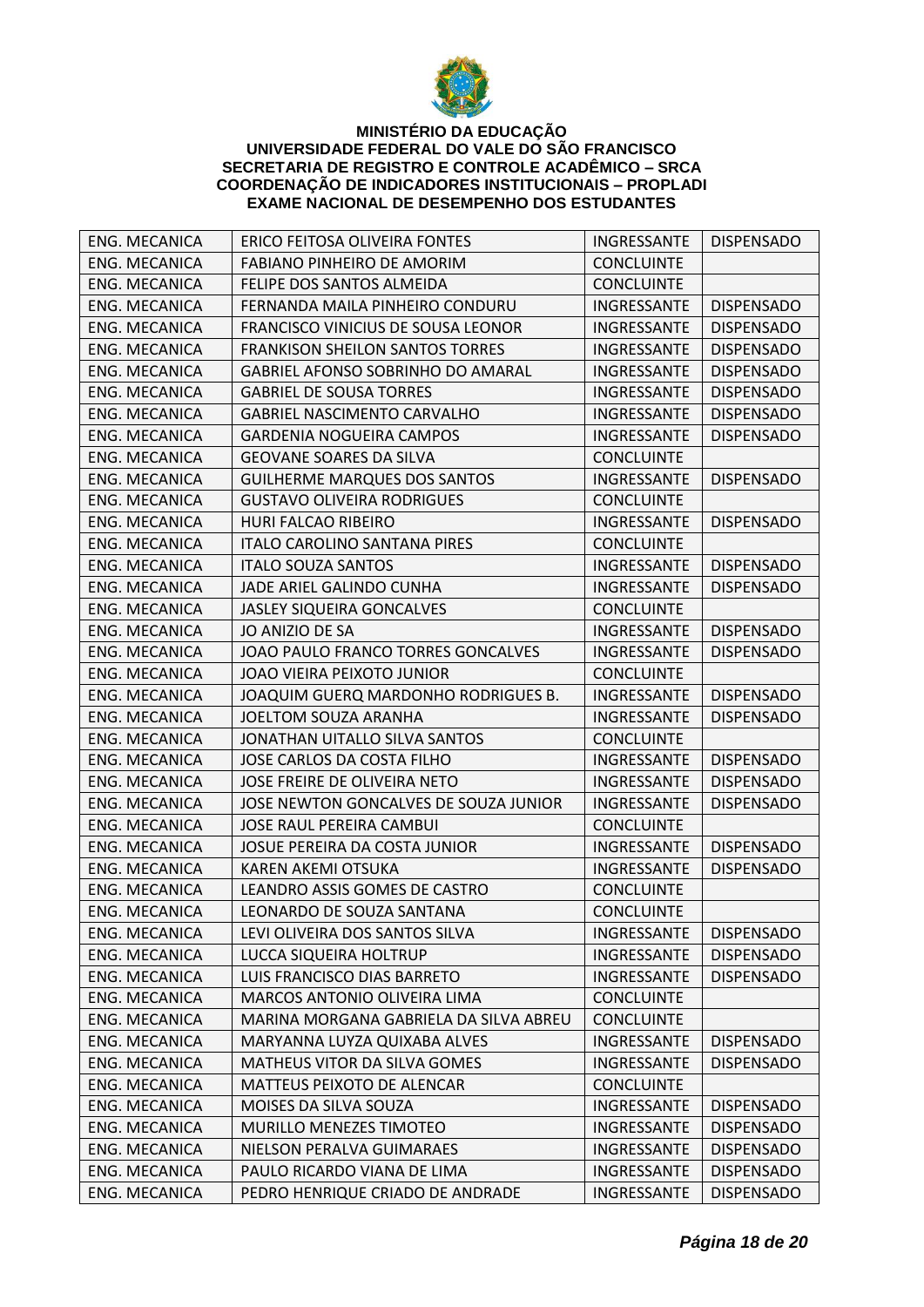

| <b>ENG. MECANICA</b> | PEDRO HENRIQUE DUARTE SANTANA             | <b>CONCLUINTE</b>  |                   |
|----------------------|-------------------------------------------|--------------------|-------------------|
| ENG. MECANICA        | PEDRO THIAGO SANTOS ARAUJO                | <b>CONCLUINTE</b>  |                   |
| ENG. MECANICA        | RAFAEL SANTOS SOUZA                       | <b>CONCLUINTE</b>  |                   |
| ENG. MECANICA        | RAMON MAGALHAES BRASILEIRO                | <b>CONCLUINTE</b>  |                   |
| <b>ENG. MECANICA</b> | RAMYRES SANTANA COELHO                    | INGRESSANTE        | <b>DISPENSADO</b> |
| <b>ENG. MECANICA</b> | RAPHAEL OLIVEIRA DAMACENA                 | <b>CONCLUINTE</b>  |                   |
| <b>ENG. MECANICA</b> | REGINALDO FORTUNATO FERREIRA JUNIOR       | <b>CONCLUINTE</b>  |                   |
| <b>ENG. MECANICA</b> | RENATO GOMES MELO DE LIMA                 | INGRESSANTE        | <b>DISPENSADO</b> |
| ENG. MECANICA        | RODRIGO ANDRADE DE SIQUEIRA               | INGRESSANTE        | <b>DISPENSADO</b> |
| <b>ENG. MECANICA</b> | RODRIGO VALENTE BRAZ                      | <b>CONCLUINTE</b>  |                   |
| <b>ENG. MECANICA</b> | RONALD DIAS DOS SANTOS                    | INGRESSANTE        | <b>DISPENSADO</b> |
| <b>ENG. MECANICA</b> | SILAS SANTOS COSTA                        | <b>CONCLUINTE</b>  |                   |
| <b>ENG. MECANICA</b> | THAIS RIBEIRO VIEIRA                      | <b>CONCLUINTE</b>  |                   |
| ENG. MECANICA        | <b>THAYC SIQUEIRA MARINHO</b>             | <b>CONCLUINTE</b>  |                   |
| <b>ENG. MECANICA</b> | TOMAZIO MIRANDA DE ANDRADE                | <b>CONCLUINTE</b>  |                   |
| <b>ENG. MECANICA</b> | UBIRATA WILLIAM SOUZA PEREIRA             | <b>CONCLUINTE</b>  |                   |
| ENG. MECANICA        | VALDENIS DE ALMEIDA SANTOS                | INGRESSANTE        | <b>DISPENSADO</b> |
| <b>ENG. MECANICA</b> | VANESSA VANIELLY MEDEIROS SILVA           | INGRESSANTE        | <b>DISPENSADO</b> |
| <b>ENG. MECANICA</b> | <b>VINICIUS SILVA SANTOS</b>              | INGRESSANTE        | <b>DISPENSADO</b> |
| <b>ENG. MECANICA</b> | <b>VITOR MURICY DA SILVA</b>              | INGRESSANTE        | <b>DISPENSADO</b> |
| ENG. MECANICA        | YANDRA MYLENE RIBEIRO MOTA                | INGRESSANTE        | <b>DISPENSADO</b> |
| <b>GEOGRAFIA</b>     | ALAN DA SILVA LEMOS                       | <b>INGRESSANTE</b> | <b>DISPENSADO</b> |
| <b>GEOGRAFIA</b>     | ALERANDRO MIGUEL SILVA DE ARAUJO          | INGRESSANTE        | <b>DISPENSADO</b> |
| <b>GEOGRAFIA</b>     | AMANDA NETA DE SOUZA                      | INGRESSANTE        | <b>DISPENSADO</b> |
| <b>GEOGRAFIA</b>     | ANA CARLA OLIVEIRA ROSA                   | INGRESSANTE        | <b>DISPENSADO</b> |
| <b>GEOGRAFIA</b>     | ANA CAROLINA DA SILVA MONTEIRO            | INGRESSANTE        | <b>DISPENSADO</b> |
| <b>GEOGRAFIA</b>     | ANAYRA JAMBEIRO ARAUJO                    | INGRESSANTE        | <b>DISPENSADO</b> |
| <b>GEOGRAFIA</b>     | ARIEL MIRANDA DE SOUZA MATOS              | INGRESSANTE        | <b>DISPENSADO</b> |
| <b>GEOGRAFIA</b>     | CAROLINE NUNES DA SILVA SANTOS            | INGRESSANTE        | <b>DISPENSADO</b> |
| <b>GEOGRAFIA</b>     | <b>CLAUDIA ODILON NETA</b>                | INGRESSANTE        | <b>DISPENSADO</b> |
| <b>GEOGRAFIA</b>     | DANIEL VITOR SIMOES DA SILVA              | INGRESSANTE        | <b>DISPENSADO</b> |
| <b>GEOGRAFIA</b>     | DANIELLA SILVA SOUZA                      | INGRESSANTE        | <b>DISPENSADO</b> |
| <b>GEOGRAFIA</b>     | DAVID GOMES BRASILEIRO                    | INGRESSANTE        | <b>DISPENSADO</b> |
| <b>GEOGRAFIA</b>     | DOUGLAS DE JESUS SILVA                    | INGRESSANTE        | <b>DISPENSADO</b> |
| <b>GEOGRAFIA</b>     | <b>EMERSON SANTOS DA SILVA</b>            | INGRESSANTE        | <b>DISPENSADO</b> |
| <b>GEOGRAFIA</b>     | FELIPE DE SOUZA REIS                      | <b>INGRESSANTE</b> | <b>DISPENSADO</b> |
| <b>GEOGRAFIA</b>     | FERNANDA CARDOSO GONCALVES DA SILVA       | INGRESSANTE        | <b>DISPENSADO</b> |
| <b>GEOGRAFIA</b>     | FRANCISMAR EVANGELISTA DE FREITAS         | INGRESSANTE        | <b>DISPENSADO</b> |
| GEOGRAFIA            | <b>GABRIEL CARNEIRO SILVA CUNHA</b>       | INGRESSANTE        | <b>DISPENSADO</b> |
| <b>GEOGRAFIA</b>     | IARLEI OLIVEIRA DA SILVA DE ANDRADE       | INGRESSANTE        | <b>DISPENSADO</b> |
| <b>GEOGRAFIA</b>     | INGRID OLIVEIRA DA SILVA                  | INGRESSANTE        | <b>DISPENSADO</b> |
| <b>GEOGRAFIA</b>     | JAILMA REIS DE SOUZA                      | <b>INGRESSANTE</b> | <b>DISPENSADO</b> |
| <b>GEOGRAFIA</b>     | JAMARA DAISE BATISTA DE AMORIM            | <b>INGRESSANTE</b> | <b>DISPENSADO</b> |
| <b>GEOGRAFIA</b>     | JEFFESON ALMEIDA BRAGA                    | INGRESSANTE        | <b>DISPENSADO</b> |
| <b>GEOGRAFIA</b>     | <b>JHONATAS AUGUSTO VITOR GAMA DUARTE</b> | INGRESSANTE        | <b>DISPENSADO</b> |